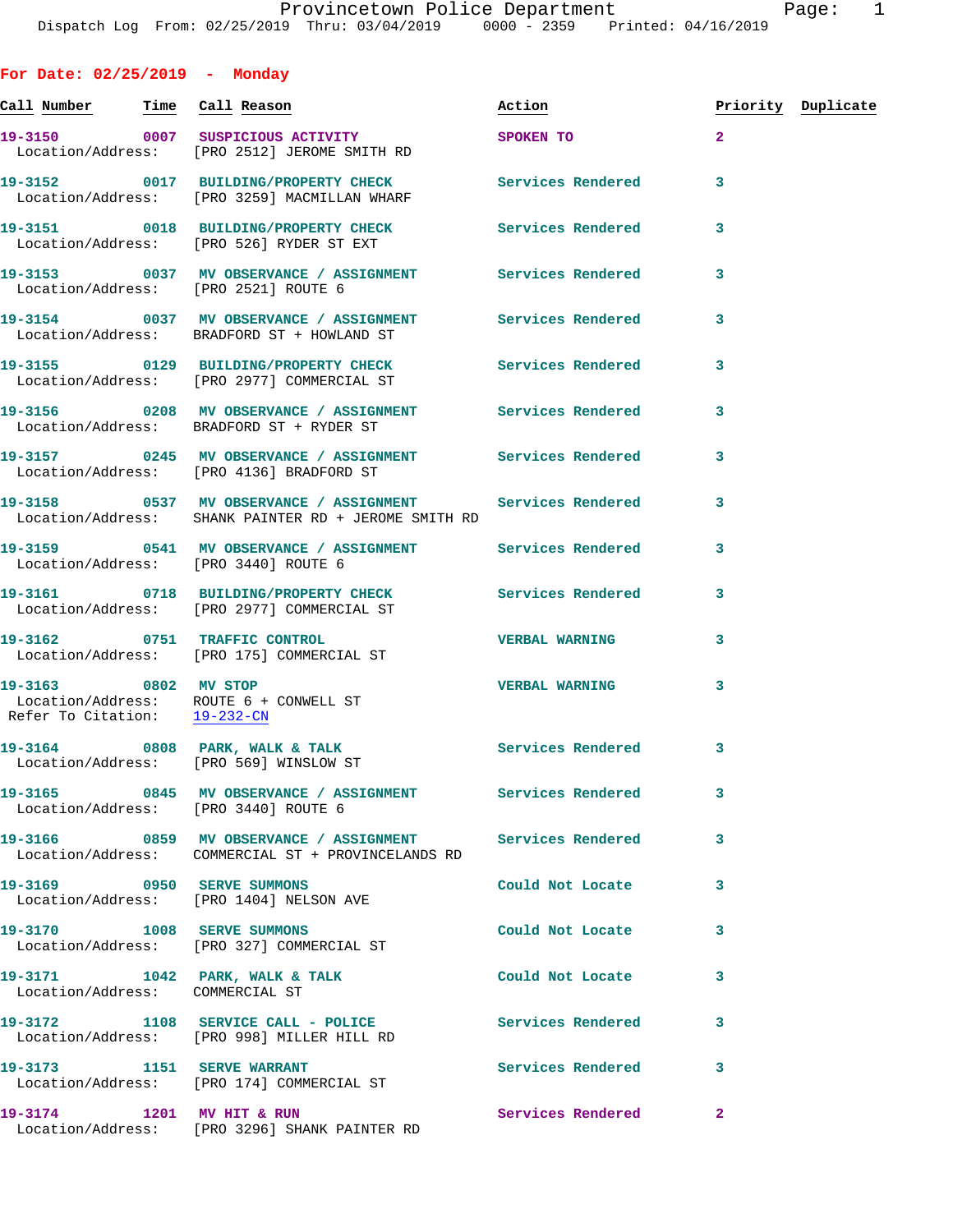|                                                                                              | Provincetown Police Department                                                      | Dispatch Log From: 02/25/2019 Thru: 03/04/2019 0000 - 2359 Printed: 04/16/2019                           |   |
|----------------------------------------------------------------------------------------------|-------------------------------------------------------------------------------------|----------------------------------------------------------------------------------------------------------|---|
| Refer To Accident: 19-11-AC                                                                  |                                                                                     |                                                                                                          |   |
|                                                                                              |                                                                                     | 19-3175 1322 MV OBSERVANCE / ASSIGNMENT No Action Required<br>Location/Address: SNAIL RD + COMMERCIAL ST | 3 |
|                                                                                              | 19-3176 1328 ASSIST CITIZEN<br>Location/Address: [PRO 1043] OLD COLONY WAY          | <b>No Action Required</b>                                                                                | 3 |
| 19-3177 1335 PROPERTY DAMAGE<br>Location/Address: [PRO 1498] ARCH ST                         |                                                                                     | <b>Services Rendered</b>                                                                                 | 3 |
| 19-3179 1452 AT SCHOOL<br>Location/Address: [PRO 569] WINSLOW ST                             |                                                                                     | <b>Services Rendered</b>                                                                                 | 3 |
| 19-3180 1514 MV STOP<br>Location/Address: COMMERCIAL ST<br>Refer To Citation: 19-233-CN      |                                                                                     | <b>VERBAL WARNING</b>                                                                                    | 3 |
|                                                                                              | 19-3181 1518 PARK, WALK & TALK<br>Location/Address: [PRO 204] COMMERCIAL ST         | Services Rendered                                                                                        | 3 |
| 19-3182 1529 MV STOP<br>Location/Address: ROUTE 6<br>Refer To Citation: 19-234-CN            |                                                                                     | <b>VERBAL WARNING</b>                                                                                    | 3 |
| 19-3183 1549 ALARM - GENERAL<br>Location/Address: [PRO 2215] OPPEN LN                        |                                                                                     | BLDG/PROP Checked/Secur                                                                                  | 1 |
| 19-3184 1552 ASSIST CITIZEN<br>Location/Address: CENTER ST                                   |                                                                                     | Services Rendered                                                                                        | 3 |
| 19-3185 1600 MEDICAL EMERGENCY<br>Location/Address: CENTER ST                                |                                                                                     | <b>PATIENT REFUSAL</b>                                                                                   | 1 |
|                                                                                              | 19-3187 1640 ASSIST CITIZEN<br>Location/Address: [PRO 542] SHANK PAINTER RD         | <b>Services Rendered</b>                                                                                 | 3 |
| 19-3188 1658 MV STOP<br>Location/Address: ROUTE 6<br>Refer To Citation: T1244252             |                                                                                     | Citation / Warning Issu                                                                                  | 3 |
|                                                                                              | 19-3189 1722 MV OBSERVANCE / ASSIGNMENT<br>Location/Address: [PRO 3523] BRADFORD ST | Services Rendered                                                                                        | 3 |
| 19-3190 1758 PARK, WALK & TALK                                                               | Location/Address: [PRO 539] SHANK PAINTER RD                                        | <b>Services Rendered</b>                                                                                 | 3 |
|                                                                                              | 19-3191 1803 BUILDING/PROPERTY CHECK<br>Location/Address: [PRO 526] RYDER ST EXT    | BLDG/PROP Checked/Secur                                                                                  | 3 |
|                                                                                              | 19-3192 1914 NOISE COMPLAINT<br>Location/Address: [PRO 2966] COMMERCIAL ST          | No Action Required                                                                                       | 3 |
| Location/Address: [PRO 2521] ROUTE 6                                                         | 19-3193 2021 MV OBSERVANCE / ASSIGNMENT Services Rendered                           |                                                                                                          | 3 |
|                                                                                              | 19-3194 2103 BUILDING/PROPERTY CHECK<br>Location/Address: [PRO 517] RACE POINT RD   | <b>Services Rendered</b>                                                                                 | 3 |
| 19-3195 2118 MV STOP<br>Location/Address: ROUTE 6 + SNAIL RD<br>Refer To Citation: 19-236-CN |                                                                                     | <b>VERBAL WARNING</b>                                                                                    | 3 |
| For Date: $02/26/2019$ - Tuesday                                                             |                                                                                     |                                                                                                          |   |

**19-3196 0040 BUILDING/PROPERTY CHECK BLDG/PROP Checked/Secur 3**  Location/Address: [PRO 530] SHANK PAINTER RD **19-3197 0124 MV OBSERVANCE / ASSIGNMENT Services Rendered 3**  Location/Address: [PRO 94] BRADFORD ST

Page: 2<br>9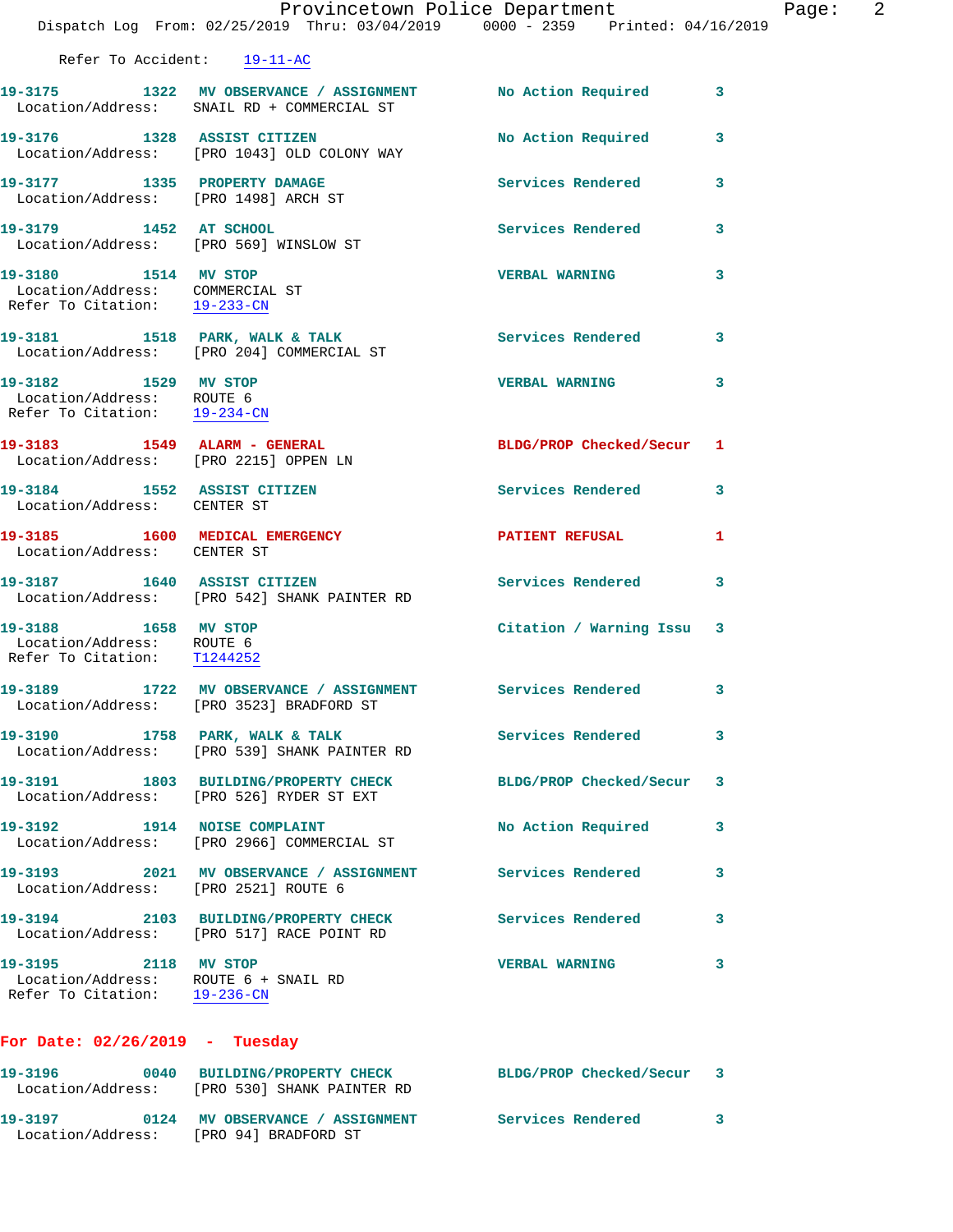|                                                                                                           | 19-3198 0245 BUILDING/PROPERTY CHECK BLDG/PROP Checked/Secur 3<br>Location/Address: [PRO 447] JEROME SMITH RD |                            |                         |
|-----------------------------------------------------------------------------------------------------------|---------------------------------------------------------------------------------------------------------------|----------------------------|-------------------------|
| 19-3199 0610 FOLLOW UP                                                                                    | Location/Address: [PRO 539] SHANK PAINTER RD                                                                  | Services Rendered          | $\overline{2}$          |
|                                                                                                           | 19-3200 0616 BUILDING/PROPERTY CHECK<br>Location/Address: [PRO 3259] MACMILLAN WHARF                          | BLDG/PROP Checked/Secur 3  |                         |
| 19-3201 0733 MV STOP<br>Location/Address: [PRO 2513] ROUTE 6<br>Refer To Citation: 19-237-CN              |                                                                                                               | <b>VERBAL WARNING</b>      | 3                       |
| Location/Address: [PRO 94] BRADFORD ST                                                                    | 19-3202 0758 BUILDING/PROPERTY CHECK                                                                          | Services Rendered          | $\overline{\mathbf{3}}$ |
|                                                                                                           | 19-3203 0807 BUILDING/PROPERTY CHECK<br>Location/Address: [PRO 2483] COMMERCIAL ST                            | <b>Services Rendered</b>   | 3                       |
| Location/Address: [PRO 569] WINSLOW ST                                                                    | 19-3204 0807 SERVICE CALL - POLICE                                                                            | <b>Services Rendered</b>   | 3                       |
| 19-3205 0837 HAZARDS                                                                                      | Location/Address: [PRO 2343] BREWSTER ST                                                                      | Referred to Other Agenc 2  |                         |
|                                                                                                           | 19-3206 6837 MV OBSERVANCE / ASSIGNMENT Services Rendered<br>Location/Address: [PRO 3430] COMMERCIAL ST       |                            | 3                       |
|                                                                                                           | 19-3207 		 0907 MV OBSERVANCE / ASSIGNMENT Services Rendered<br>Location/Address: [PRO 4136] BRADFORD ST      |                            | 3                       |
| Refer To Accident: 19-10-AC                                                                               | 19-3208 0931 MV HIT & RUN<br>Location/Address: [PRO 3296] SHANK PAINTER RD                                    | <b>FOLLOW UP</b>           | $\mathbf{2}$            |
|                                                                                                           | 19-3209 0957 BUILDING/PROPERTY CHECK<br>Location/Address: [PRO 2206] PILGRIMS LANDING                         | BLDG/PROP Checked/Secur 3  |                         |
|                                                                                                           | 19-3210 1001 BUILDING/PROPERTY CHECK<br>Location/Address: [PRO 2490] PROVINCELANDS RD                         | <b>Services Rendered</b>   | 3                       |
| 19-3211 1019 MEDICAL EMERGENCY                                                                            | Location/Address: [PRO 442] HARRY KEMP WAY                                                                    | <b>Services Rendered</b>   | $\mathbf{1}$            |
|                                                                                                           | 19-3212 1059 PARK, WALK & TALK<br>Location/Address: [PRO 488] MAYFLOWER ST                                    | Services Rendered          | 3                       |
| 19-3213 1222 MV STOP<br>Location/Address: [PRO 2521] ROUTE 6<br>Refer To Citation: $\frac{19-238-CN}{29}$ |                                                                                                               | <b>VERBAL WARNING</b>      | $\overline{\mathbf{3}}$ |
| 19-3214 1235 MV HIT & RUN                                                                                 | Location/Address: [PRO 539] SHANK PAINTER RD                                                                  | Services Rendered 2        |                         |
| 19-3215 1250 MEDICAL EMERGENCY<br>Location/Address: [PRO 970] KINGS WAY                                   |                                                                                                               | Transported to Hospital 1  |                         |
| 19-3217 1314 FOLLOW UP                                                                                    | Location/Address: [PRO 539] SHANK PAINTER RD                                                                  | <b>FOLLOW UP</b>           | $\overline{2}$          |
|                                                                                                           | 19-3218 1324 BUILDING/PROPERTY CHECK<br>Location/Address: [PRO 2898] JEROME SMITH RD                          | BLDG/PROP Checked/Secur 3  |                         |
| 19-3219 1332 LOST IPHONE                                                                                  | Location/Address: [PRO 3670] SHANK PAINTER RD                                                                 | <b>Services Rendered</b>   | 3                       |
| 19-3220 1402 SERVE SUMMONS                                                                                | Location/Address: [PRO 1620] BRADFORD ST                                                                      | Could Not Locate           | $\mathbf{3}$            |
| 19-3221                                                                                                   | 1418 LARCENY / FORGERY / FRAUD                                                                                | <b>Services Rendered</b> 2 |                         |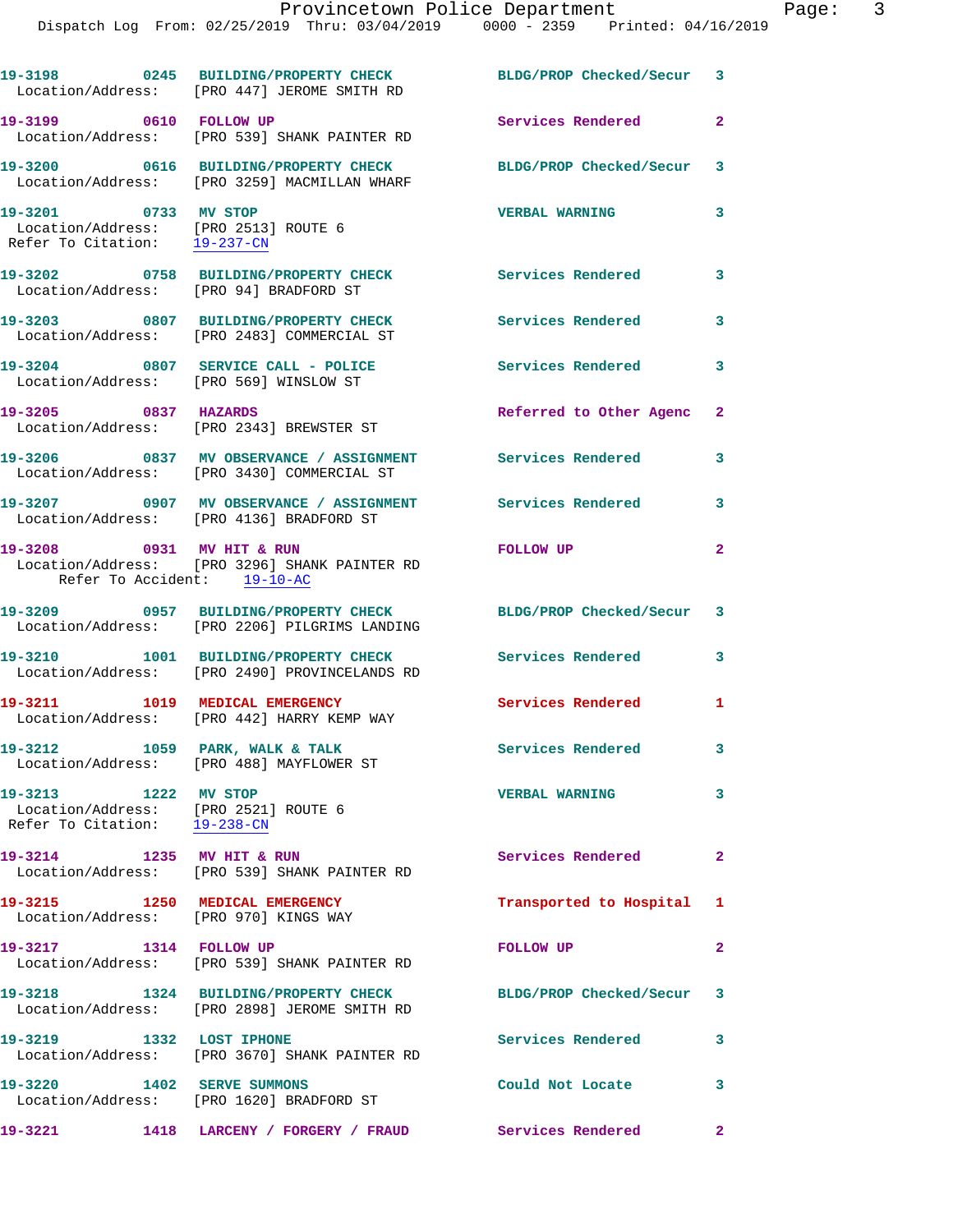|                                                      | Provincetown Police Department<br>Dispatch Log From: 02/25/2019 Thru: 03/04/2019 0000 - 2359 Printed: 04/16/2019                                                    |                           |                         | Page:  4 |  |
|------------------------------------------------------|---------------------------------------------------------------------------------------------------------------------------------------------------------------------|---------------------------|-------------------------|----------|--|
|                                                      |                                                                                                                                                                     |                           |                         |          |  |
| Location/Address: [PRO 671] ALDEN ST                 |                                                                                                                                                                     |                           |                         |          |  |
|                                                      | 19-3222 1422 ANIMAL TRANSPORT REQUEST Services Rendered 2<br>Location/Address: [PRO 2645] SHANK PAINTER RD                                                          |                           |                         |          |  |
|                                                      | 19-3223 1433 LOST KEYS<br>Location/Address: [PRO 352] COMMERCIAL ST                                                                                                 | Services Rendered         | $\overline{\mathbf{3}}$ |          |  |
| 19-3224 1500 AT SCHOOL                               | Location/Address: [PRO 569] WINSLOW ST                                                                                                                              | Services Rendered 3       |                         |          |  |
| Refer To Accident: 19-11-AC                          | 19-3225 1538 FOLLOW UP<br>Location/Address: [PRO 1618] BRADFORD ST                                                                                                  | FOLLOW UP                 | $\overline{a}$          |          |  |
|                                                      | 19-3226 1547 FOLLOW UP<br>Location/Address: [PRO 3296] SHANK PAINTER RD                                                                                             | FOLLOW UP                 | $\mathbf{2}$            |          |  |
|                                                      | 19-3227 1603 ASSIST CITIZEN<br>Location/Address: [PRO 542] SHANK PAINTER RD                                                                                         | GONE ON ARRIVAL 3         |                         | 1        |  |
|                                                      | 19-3228 1732 FOLLOW UP<br>Location/Address: [PRO 1746] FRANKLIN ST                                                                                                  | Services Rendered 2       |                         |          |  |
|                                                      | 19-3229 1733 ASSIST CITIZEN<br>Location/Address: [PRO 2277] BRADFORD ST                                                                                             | Services Rendered 3       |                         |          |  |
|                                                      | 19-3230 1750 DOG COMPLAINT<br>Location/Address: NELSON AVE + RACE POINT RD                                                                                          | <b>Services Rendered</b>  | $\overline{2}$          |          |  |
|                                                      | 19-3231 1800 MV OBSERVANCE / ASSIGNMENT Services Rendered 3<br>Location/Address: SHANK PAINTER RD + JEROME SMITH RD                                                 |                           |                         |          |  |
| 19-3232 1803 MV STOP                                 | $\begin{tabular}{lllll} \textbf{Location}/Address: & \textbf{ROUTE 6 + SHANK PAINTER RD} \\ \textbf{Refer To Citation:} & \underline{{\tt T}1244302} \end{tabular}$ | Citation / Warning Issu 3 |                         |          |  |
|                                                      | 19-3233 1835 ASSIST CITIZEN<br>Location/Address: [PRO 204] COMMERCIAL ST                                                                                            | <b>Services Rendered</b>  | 3                       |          |  |
|                                                      | 19-3234 1838 LOST KEYS 19-3234 Services Rendered 3<br>Location/Address: [PRO 542] SHANK PAINTER RD                                                                  |                           |                         |          |  |
|                                                      | 19-3235 2158 MEDICAL EMERGENCY<br>Location/Address: [PRO 2283] COMMERCIAL ST                                                                                        | Transported to Hospital 1 |                         |          |  |
| For Date: $02/27/2019$ - Wednesday                   |                                                                                                                                                                     |                           |                         |          |  |
|                                                      | 19-3236 0005 BUILDING/PROPERTY CHECK BLDG/PROP Checked/Secur 3<br>Location/Address: [PRO 3430] COMMERCIAL ST                                                        |                           |                         |          |  |
|                                                      | 19-3237 0011 MV OBSERVANCE / ASSIGNMENT Services Rendered<br>Location/Address: SHANK PAINTER RD + JEROME SMITH RD                                                   |                           | 3                       |          |  |
| Location/Address: [PRO 2521] ROUTE 6                 | 19-3238 0012 MV OBSERVANCE / ASSIGNMENT Services Rendered 3                                                                                                         |                           |                         |          |  |
| 19-3239 0037 MV STOP                                 | Location/Address: [PRO 338] SHANK PAINTER RD<br>Refer To Citation: $\frac{19-239-\text{CN}}{29-239-\text{CN}}}$                                                     | <b>VERBAL WARNING</b>     | 3                       |          |  |
| 19-3240 0058 MV STOP<br>Refer To Citation: 19-240-CN | Location/Address: [PRO 536] SHANK PAINTER RD                                                                                                                        | <b>VERBAL WARNING</b>     | 3                       |          |  |
|                                                      | 19-3241 0128 BUILDING/PROPERTY CHECK Services Rendered<br>Location/Address: [PRO 2540] RACE POINT RD                                                                |                           | 3                       |          |  |
|                                                      | 19-3242 0130 PARK, WALK & TALK<br>Location/Address: [PRO 3908] COMMERCIAL ST                                                                                        | <b>Services Rendered</b>  | 3                       |          |  |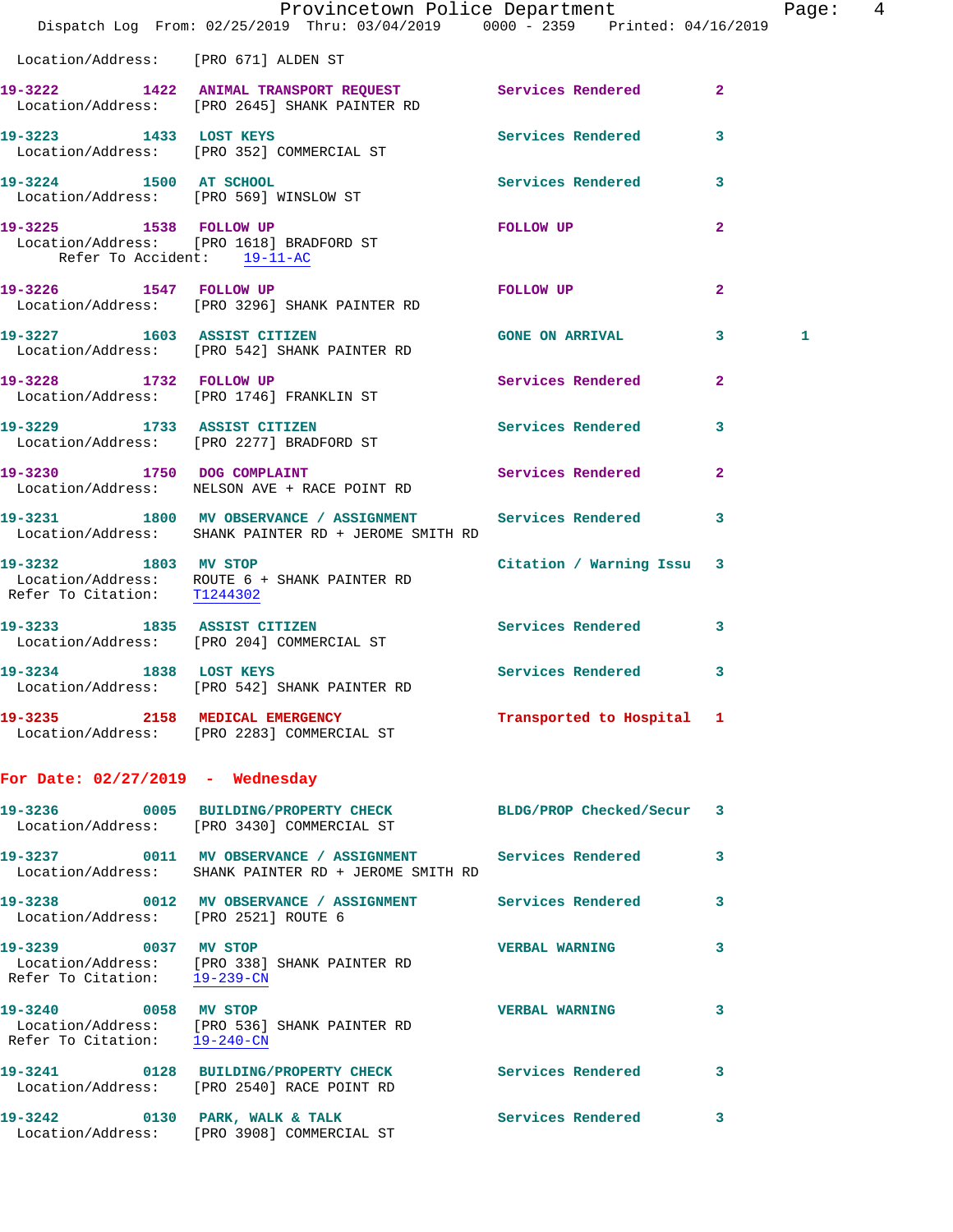|                                        | 19-3243 0145 MV OBSERVANCE / ASSIGNMENT Services Rendered 3<br>Location/Address: JOHNSON ST + BRADFORD ST            |                              |                            |
|----------------------------------------|----------------------------------------------------------------------------------------------------------------------|------------------------------|----------------------------|
| Location/Address: ROUTE 6 + HOWLAND ST | 19-3244 0149 MV OBSERVANCE / ASSIGNMENT Services Rendered                                                            |                              | $\overline{\phantom{a}}$ 3 |
|                                        | 19-3245 0227 BUILDING/PROPERTY CHECK<br>Location/Address: [PRO 1778] SHANK PAINTER RD                                | BLDG/PROP Checked/Secur 3    |                            |
|                                        | 19-3246 0406 BUILDING/PROPERTY CHECK<br>Location/Address: [PRO 2898] JEROME SMITH RD                                 | BLDG/PROP Checked/Secur 3    |                            |
|                                        | 19-3247 0554 MV OBSERVANCE / ASSIGNMENT<br>Location/Address: BRADFORD ST + STANDISH ST                               | Services Rendered            | 3                          |
|                                        | 19-3249 0745 PARK, WALK & TALK<br>Location/Address: [PRO 516] RACE POINT RD                                          | Services Rendered 3          |                            |
|                                        | 19-3250 0753 FOLLOW UP<br>Location/Address: [PRO 539] SHANK PAINTER RD                                               | SPOKEN TO                    | $\mathbf{2}$               |
| Location/Address: [PRO 569] WINSLOW ST | 19-3252 0815 SERVICE CALL - POLICE                                                                                   | Services Rendered 3          |                            |
|                                        | 19-3253 0818 GENERAL INFO<br>Location/Address: [PRO 1526] BREWSTER ST                                                | <b>Services Rendered</b>     | 3                          |
| Location/Address: [PRO 3287] ROUTE 6   | 19-3255 0842 BUILDING/PROPERTY CHECK BLDG/PROP Checked/Secur 3                                                       |                              |                            |
|                                        | 19-3254 0843 MV OBSERVANCE / ASSIGNMENT<br>Location/Address: [PRO 4136] BRADFORD ST                                  | Services Rendered            | 3                          |
| 19-3256 0849 PARKING COMPLAINT         | Location/Address: [PRO 3456] RYDER ST EXT                                                                            | Services Rendered            | 3                          |
|                                        | 19-3257 0922 MV OBSERVANCE / ASSIGNMENT Services Rendered<br>Location/Address: SHANK PAINTER RD + JEROME SMITH RD    |                              | 3                          |
| 19-3258 0931 PARK, WALK & TALK         | Location/Address: [PRO 2645] SHANK PAINTER RD                                                                        | <b>Services Rendered</b>     | 3                          |
|                                        | 19-3259 0941 BUILDING/PROPERTY CHECK<br>Location/Address: [PRO 2493] BRADFORD ST                                     | Services Rendered 3          |                            |
|                                        | 19-3260 0951 BUILDING/PROPERTY CHECK BLDG/PROP Checked/Secur 3<br>Location/Address: [PRO 2898] JEROME SMITH RD       |                              |                            |
|                                        | 19-3261 0953 ASSIST DEPARTMENT / MUTUAL AID Services Rendered<br>Location/Address: [PRO 3456] RYDER ST EXT           |                              | 3                          |
|                                        | 19-3262 1030 MV OBSERVANCE / ASSIGNMENT Services Rendered 3<br>Location/Address: BRADFORD ST EXT + TELEGRAPH HILL RD |                              |                            |
| Location/Address: ROUTE 6 + CONWELL ST | 19-3263 1102 MV OBSERVANCE / ASSIGNMENT                                                                              | <b>Services Rendered</b>     | 3                          |
|                                        | 19-3264 1108 MEDICAL EMERGENCY<br>Location/Address: [PRO 440] HARRY KEMP WAY                                         | Transported to Hospital 1    |                            |
| 19-3265 1110 FOLLOW UP                 | Location/Address: NELSON AVE + RACE POINT RD                                                                         | No Action Required           | $\mathbf{2}$               |
| 19-3267 1143 PARKING COMPLAINT         | Location/Address: [PRO 105] COMMERCIAL ST                                                                            | Services Rendered 3          |                            |
| 19-3268 1211 ANIMAL CALL               | Location/Address: [PRO 3296] SHANK PAINTER RD                                                                        | Services Rendered 2          |                            |
| 19-3275 1230 MV DISABLED               |                                                                                                                      | <b>SPOKEN TO</b><br>$\sim$ 2 |                            |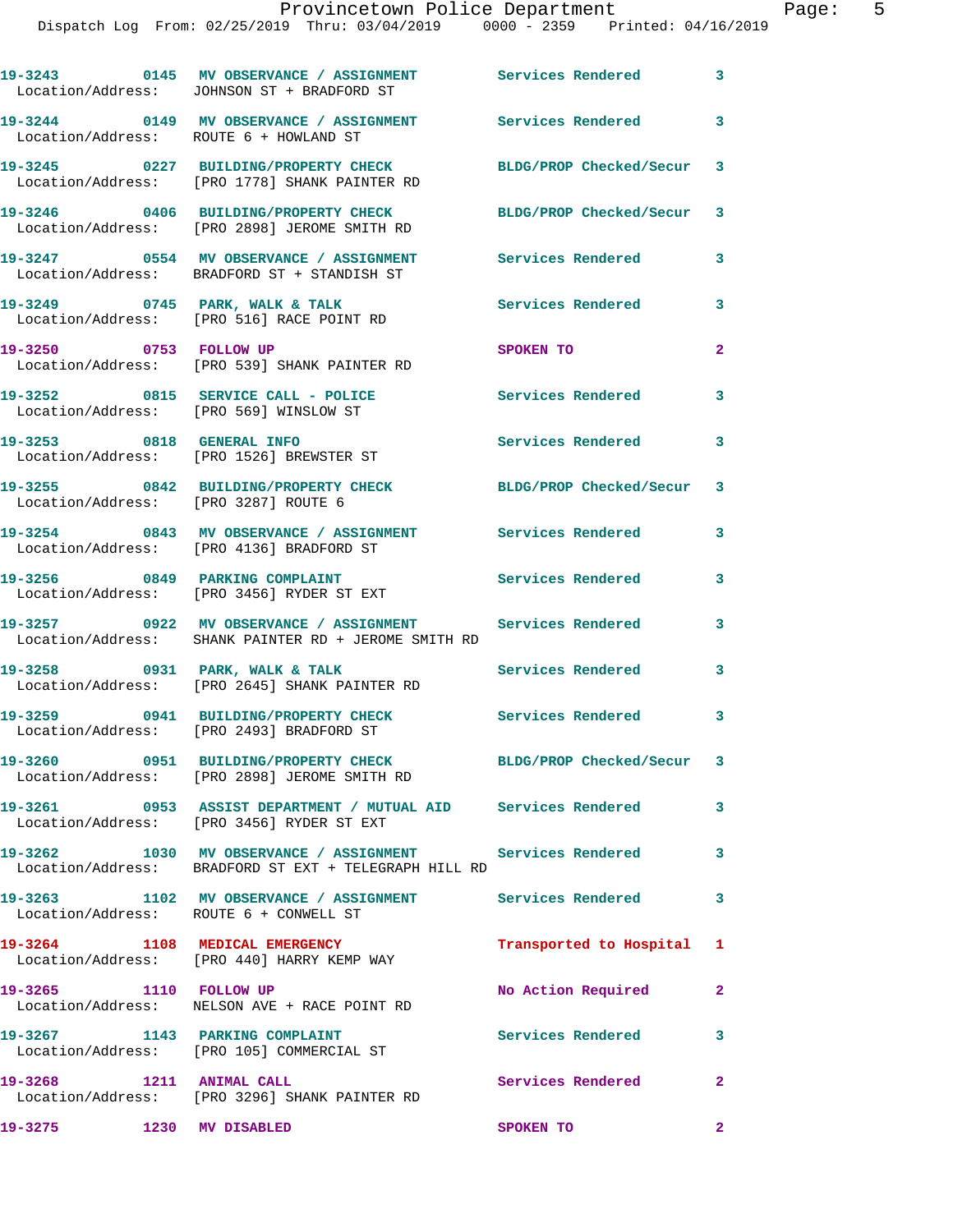|                                        | Provincetown Police Department<br>Dispatch Log From: 02/25/2019 Thru: 03/04/2019 0000 - 2359 Printed: 04/16/2019 |                          |                |
|----------------------------------------|------------------------------------------------------------------------------------------------------------------|--------------------------|----------------|
| Location/Address: ROUTE 6 + CONWELL ST |                                                                                                                  |                          |                |
| 19-3269 1240 DISORDERLY                | Location/Address: [PRO 105] COMMERCIAL ST                                                                        | Peace Restored           | 1              |
|                                        | 19-3270 1252 MV COMPLAINT<br>Location/Address: [PRO 312] COMMERCIAL ST                                           | <b>GONE ON ARRIVAL</b>   | $\mathbf{2}$   |
|                                        | 19-3271 1255 PARK, WALK & TALK<br>Location/Address: [PRO 537] SHANK PAINTER RD                                   | <b>Services Rendered</b> | 3              |
|                                        | 19-3272 1344 MV OBSERVANCE / ASSIGNMENT<br>Location/Address: SHANK PAINTER RD + BROWNE ST                        | <b>Services Rendered</b> | 3              |
|                                        | 19-3273 1346 MV OBSERVANCE / ASSIGNMENT<br>Location/Address: BRADFORD ST + STANDISH ST                           | No Action Required       | 3              |
| 19-3276 1455 AT SCHOOL                 | Location/Address: [PRO 569] WINSLOW ST                                                                           | Services Rendered        | 3              |
| Location/Address: [PRO 3440] ROUTE 6   | 19-3278 1515 MV OBSERVANCE / ASSIGNMENT Services Rendered                                                        |                          | 3              |
| Location/Address: [PRO 3222] ALDEN ST  | 19-3279 1525 LARCENY / FORGERY / FRAUD                                                                           | SPOKEN TO                | $\overline{a}$ |
|                                        | 19-3280 1530 BUILDING/PROPERTY CHECK BLDG/PROP Checked/Secur<br>Location/Address: [PRO 1778] SHANK PAINTER RD    |                          | 3              |
| Location/Address: HOWLAND ST           | 19-3283 1530 PARK, WALK & TALK                                                                                   | <b>Services Rendered</b> | 3              |
|                                        | 19-3282 1533 PARK, WALK & TALK<br>Location/Address: [PRO 105] COMMERCIAL ST                                      | Services Rendered        | 3              |
|                                        | 19-3281 1534 FOLLOW UP<br>Location/Address: [PRO 539] SHANK PAINTER RD                                           | Services Rendered        | $\mathbf{2}$   |
|                                        | 19-3284 1610 BUILDING/PROPERTY CHECK<br>Location/Address: [PRO 2977] COMMERCIAL ST                               | <b>Services Rendered</b> | 3              |
|                                        | 19-3285 1648 BUILDING/PROPERTY CHECK Services Rendered<br>Location/Address: [PRO 3430] COMMERCIAL ST             |                          | 3              |
| 19-3286 1748 LOST PROPERTY             | Location/Address: [PRO 3296] SHANK PAINTER RD                                                                    | <b>SPOKEN TO</b>         | 3              |
| Location/Address: COURT ST             | 19-3287 1808 HARASSMENT / THREATS                                                                                | SPOKEN TO                | $\overline{a}$ |
|                                        | 19-3288 1812 PARKING COMPLAINT<br>Location/Address: [PRO 105] COMMERCIAL ST                                      | Services Rendered        | 3              |
|                                        | 19-3289 1823 BUILDING/PROPERTY CHECK Services Rendered<br>Location/Address: [PRO 526] RYDER ST EXT               |                          | 3              |
|                                        | 19-3290 1842 BUILDING/PROPERTY CHECK Services Rendered<br>Location/Address: [PRO 2500] COMMERCIAL ST             |                          | 3              |
| 19-3291 1900 BAR CHECK                 | Location/Address: [PRO 2737] COMMERCIAL ST                                                                       | BLDG/PROP Checked/Secur  | 3              |
| 19-3292 1915 ALARM - GENERAL           | Location/Address: [PRO 3102] PRISCILLA ALDEN RD                                                                  | False Alarm              | 1              |
|                                        | 19-3293 1950 BUILDING/PROPERTY CHECK<br>Location/Address: [PRO 539] SHANK PAINTER RD                             | <b>Services Rendered</b> | 3              |
| 19-3294 2010 MV STOP                   | Location/Address: BRADFORD ST + BREWSTER ST                                                                      | <b>VERBAL WARNING</b>    | 3              |

Refer To Citation: 19-241-CN

Page: 6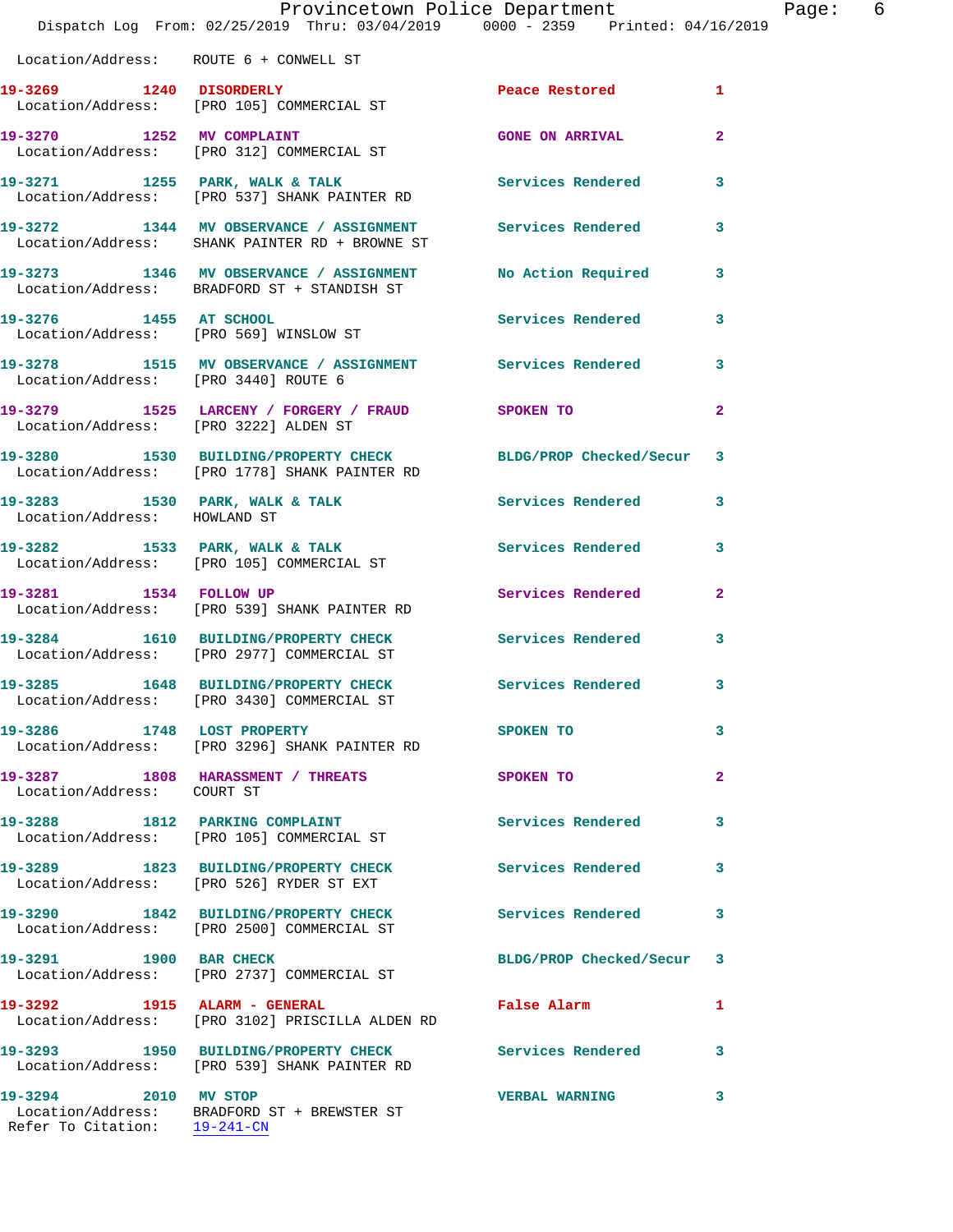## **For Date: 02/28/2019 - Thursday**

|                                                                     | 19-3296 0009 MEDICAL EMERGENCY<br>Location/Address: [PRO 3491] STABLE PATH                                     | Transported to Hospital 1 |                         |
|---------------------------------------------------------------------|----------------------------------------------------------------------------------------------------------------|---------------------------|-------------------------|
|                                                                     | 19-3298 0205 BUILDING/PROPERTY CHECK<br>Location/Address: [PRO 2540] RACE POINT RD                             | BLDG/PROP Checked/Secur 3 |                         |
|                                                                     | 19-3299 0542 BUILDING/PROPERTY CHECK<br>Location/Address: [PRO 2898] JEROME SMITH RD                           | BLDG/PROP Checked/Secur 3 |                         |
|                                                                     | 19-3300 0808 PARK, WALK & TALK<br>Location/Address: [PRO 569] WINSLOW ST                                       | Services Rendered         | 3                       |
|                                                                     | 19-3301 0846 PARK, WALK & TALK<br>Location/Address: JOHNSON ST + COMMERCIAL ST                                 | Services Rendered         | 3                       |
| 19-3302 0915 MEDICAL EMERGENCY                                      | Location/Address: [PRO 3222] ALDEN ST                                                                          | <b>PATIENT REFUSAL</b>    | 1                       |
| 19-3303 0920 FOLLOW UP                                              | Location/Address: [PRO 3093] OLD ANN PAGE WAY                                                                  | Services Rendered         | $\mathbf{2}$            |
|                                                                     | 19-3304 0928 BUILDING/PROPERTY CHECK<br>Location/Address: [PRO 3259] MACMILLAN WHARF                           | Services Rendered 3       |                         |
|                                                                     | 19-3305 0936 BUILDING/PROPERTY CHECK<br>Location/Address: [PRO 3033] COMMERCIAL ST                             | BLDG/PROP Checked/Secur   | 3                       |
| Location/Address: [PRO 2513] ROUTE 6                                | 19-3306 1024 MV OBSERVANCE / ASSIGNMENT No Action Required                                                     |                           | 3                       |
|                                                                     | 19-3307 1116 ASSIST DEPARTMENT / MUTUAL AID Services Rendered<br>Location/Address: [PRO 537] SHANK PAINTER RD  |                           | 3                       |
| Location/Address: [PRO 4048] ROUTE 6                                | 19-3308 1205 MV OBSERVANCE / ASSIGNMENT Services Rendered                                                      |                           | 3                       |
|                                                                     | 19-3309 1221 BUILDING/PROPERTY CHECK Services Rendered<br>Location/Address: [PRO 2540] RACE POINT RD           |                           | 3                       |
|                                                                     | 19-3310 1236 MV OBSERVANCE / ASSIGNMENT<br>Location/Address: SHANK PAINTER RD + JEROME SMITH RD                | Services Rendered 3       |                         |
|                                                                     | 19-3311 1248 BUILDING/PROPERTY CHECK BLDG/PROP Checked/Secur 3<br>Location/Address: [PRO 2898] JEROME SMITH RD |                           |                         |
|                                                                     | 19-3312 1255 ASSIST DEPARTMENT / MUTUAL AID Services Rendered<br>Location/Address: COURT ST + SHANK PAINTER RD |                           |                         |
|                                                                     | 19-3313 1336 ASSIST DEPARTMENT / MUTUAL AID Services Rendered<br>Location/Address: COURT ST + SHANK PAINTER RD |                           | 3                       |
|                                                                     | 19-3314 1358 MV OBSERVANCE / ASSIGNMENT<br>Location/Address: BRADFORD ST + STANDISH ST                         | <b>Services Rendered</b>  | $\overline{\mathbf{3}}$ |
| 19-3315 1403 MV STOP                                                | Location/Address: [PRO 105] COMMERCIAL ST<br>Refer To Citation: 19-242-CN                                      | <b>VERBAL WARNING</b>     | 3                       |
| 1500 AT SCHOOL<br>19-3316<br>Location/Address: [PRO 569] WINSLOW ST |                                                                                                                | Services Rendered 3       |                         |
| 19-3317 1508 MV DISABLED<br>Location/Address: [PRO 2521] ROUTE 6    |                                                                                                                | Services Rendered         | $\mathbf{2}$            |
| 19-3318 1508 MV DISABLED<br>Location/Address: [PRO 3672] ROUTE 6    |                                                                                                                | No Action Required        | $\mathbf{2}$            |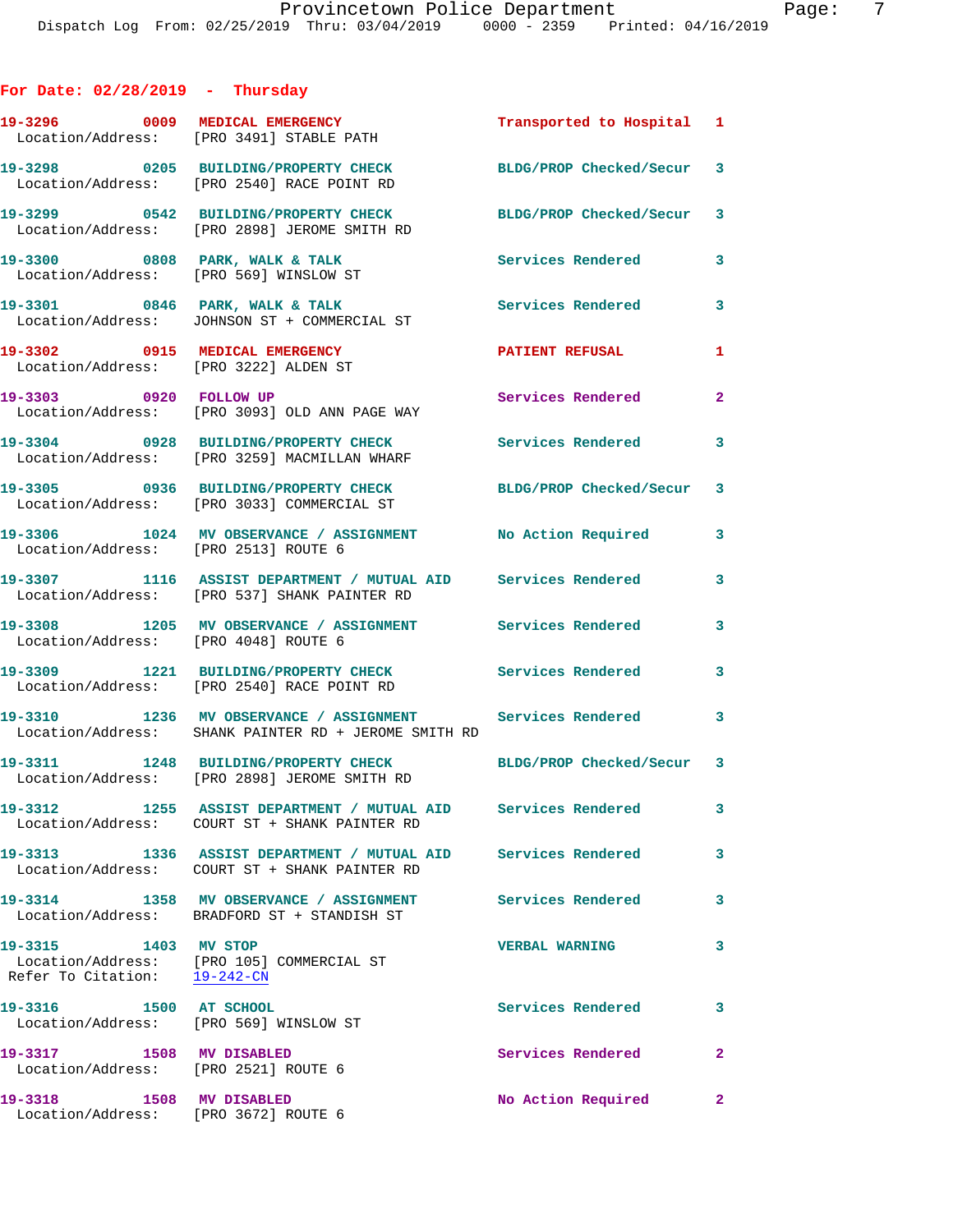|                                                                                              | Provincetown Police Department Fage: 8<br>Dispatch Log From: 02/25/2019 Thru: 03/04/2019 0000 - 2359 Printed: 04/16/2019 |                                                      |              |  |
|----------------------------------------------------------------------------------------------|--------------------------------------------------------------------------------------------------------------------------|------------------------------------------------------|--------------|--|
|                                                                                              | 19-3319 1523 PARK, WALK & TALK 1997 Services Rendered 3<br>Location: [PRO 3431] LOPES SQUARE                             |                                                      |              |  |
|                                                                                              | 19-3321 1533 BUILDING/PROPERTY CHECK BLDG/PROP Checked/Secur 3<br>Location/Address: [PRO 4082] GOSNOLD ST                |                                                      |              |  |
|                                                                                              | 19-3323 1543 ALARM - FIRE<br>Location/Address: [PRO 451] JOHNSON ST                                                      | SPOKEN TO AND TO A REAL PROPERTY OF A REAL PROPERTY. | $\mathbf{1}$ |  |
|                                                                                              | 19-3324 1609 BUILDING/PROPERTY CHECK Services Rendered 3<br>Location/Address: [PRO 2483] COMMERCIAL ST                   |                                                      |              |  |
|                                                                                              | 19-3325 1614 ANIMAL CALL<br>Location/Address: [PRO 356] COMMERCIAL ST                                                    | Could Not Locate 2                                   |              |  |
|                                                                                              | 19-3326 1642 911 - GENERAL 19 Services Rendered 1<br>Location/Address: [PRO 542] SHANK PAINTER RD                        |                                                      |              |  |
|                                                                                              | 19-3327 1648 BUILDING/PROPERTY CHECK Services Rendered 3<br>Location/Address: [PRO 3430] COMMERCIAL ST                   |                                                      |              |  |
|                                                                                              | 19-3328 1702 MV OBSERVANCE / ASSIGNMENT Services Rendered 3<br>Location/Address: [PRO 2551] PROVINCELANDS RD + ROUTE 6   |                                                      |              |  |
| 19-3329 1730 MV STOP                                                                         | Location/Address: ROUTE $6 +$ SNAIL RD<br>Refer To Citation: $\frac{19-243-CN}{2}$                                       | <b>VERBAL WARNING 3</b>                              |              |  |
|                                                                                              | 19-3330 1802 FIRE - STRUCTURE 1 Palse Alarm 1<br>Location/Address: [PRO 3458] COMMERCIAL ST                              |                                                      |              |  |
|                                                                                              | 19-3331 1845 MEDICAL EMERGENCY Transported to Hospital 1<br>Location/Address: [PRO 3222] ALDEN ST                        |                                                      |              |  |
|                                                                                              | 19-3333 1905 TRESPASS<br>Location/Address: [PRO 105] COMMERCIAL ST                                                       | SPOKEN TO                                            | $\mathbf{2}$ |  |
|                                                                                              | 19-3334 1910 BUILDING/PROPERTY CHECK Services Rendered<br>Location/Address: [PRO 526] RYDER ST EXT                       |                                                      | $\mathbf{3}$ |  |
|                                                                                              | 19-3336 2256 MEDICAL EMERGENCY Services Rendered 1<br>Location/Address: [PRO 1892] SHANK PAINTER RD                      |                                                      |              |  |
| 19-3337 2326 FOLLOW UP                                                                       | Location/Address: [PRO 2620] NELSON AVE                                                                                  | FOLLOW UP                                            | $\mathbf{2}$ |  |
| 19-3338 2339 MV STOP<br>Location/Address: [PRO 2519] ROUTE 6<br>Refer To Citation: 19-245-CN |                                                                                                                          | <b>VERBAL WARNING</b>                                | 3            |  |
| For Date: $03/01/2019$ - Friday                                                              |                                                                                                                          |                                                      |              |  |
|                                                                                              | 19-3339 0018 BUILDING/PROPERTY CHECK<br>Location/Address: [PRO 2500] COMMERCIAL ST                                       | Services Rendered                                    | 3            |  |
|                                                                                              | 19-3340 0019 BUILDING/PROPERTY CHECK Services Rendered<br>Location/Address: [PRO 3259] MACMILLAN WHARF                   |                                                      | 3            |  |
|                                                                                              | 19-3341 0022 BUILDING/PROPERTY CHECK<br>Location/Address: [PRO 2018] COMMERCIAL ST                                       | Services Rendered                                    | 3            |  |
|                                                                                              | 19-3342 0031 MV OBSERVANCE / ASSIGNMENT Services Rendered<br>Location/Address: HOWLAND ST + BRADFORD ST                  |                                                      | 3            |  |
| 19-3343 0055 MV STOP<br>Refer To Citation: 19-246-CN                                         | Location/Address: THISTLEMORE RD + BRADFORD ST                                                                           | <b>VERBAL WARNING</b>                                | 3            |  |
| 19-3344 0110 PARK, WALK & TALK                                                               |                                                                                                                          | Services Rendered 3                                  |              |  |

Location/Address: [PRO 539] SHANK PAINTER RD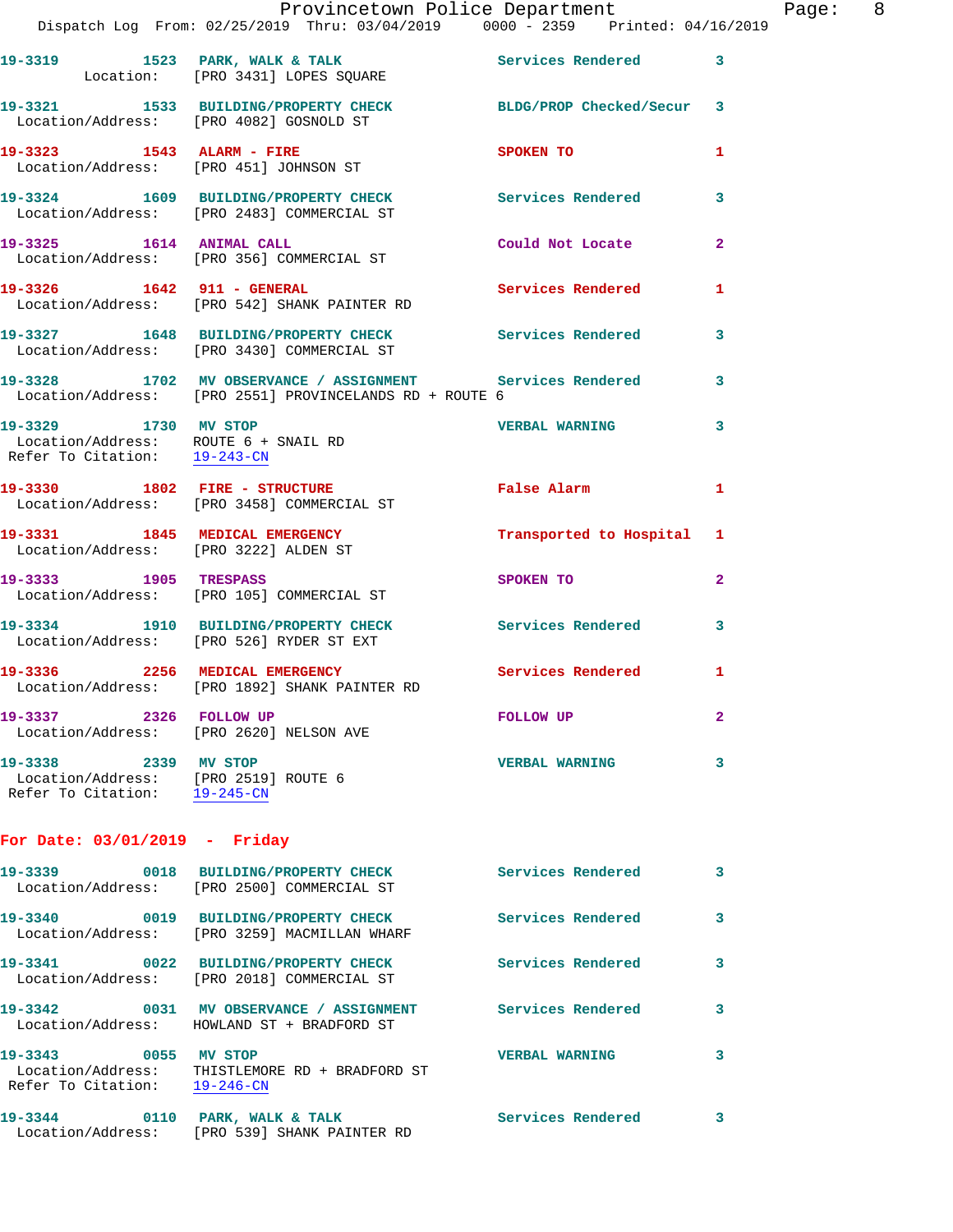Location/Address: BRADFORD ST + RYDER ST

**19-3347 0208 MV OBSERVANCE / ASSIGNMENT Services Rendered 3**  Location/Address: ROUTE 6

Location/Address: [PRO 530] SHANK PAINTER RD

Location/Address: [PRO 2521] ROUTE 6

Location/Address: BRADFORD ST + STANDISH ST

**19-3363 0931 MV STOP VERBAL WARNING 3**  Location/Address: [PRO 578] WINTHROP ST<br>Refer To Citation: 19-248-CN Refer To Citation:

**19-3366 0953 MEDICAL EMERGENCY Transported to Hospital 1** 

**19-3365 0956 BUILDING/PROPERTY CHECK Services Rendered 3** 

Location/Address: [PRO 442] HARRY KEMP WAY

**19-3370 1012 BUILDING/PROPERTY CHECK BLDG/PROP Checked/Secur 3**  Location/Address: [PRO 2898] JEROME SMITH RD

**19-3371 1032 DRONE FLIGHT Services Rendered 2**  Location/Address: [PRO 2483] COMMERCIAL ST

**19-3346 0143 MV OBSERVANCE / ASSIGNMENT Services Rendered 3** 

**19-3348 0219 BUILDING/PROPERTY CHECK BLDG/PROP Checked/Secur 3** 

**19-3349 0238 BUILDING/PROPERTY CHECK BLDG/PROP Checked/Secur 3**  Location/Address: [PRO 1952] COMMERCIAL ST

**19-3350** 0302 MEDICAL EMERGENCY Services Rendered 1 Location/Address: [PRO 1158] WINSLOW ST

**19-3351 0502 MV OBSERVANCE / ASSIGNMENT Services Rendered 3**  Location/Address: JEROME SMITH RD + SHANK PAINTER RD

**19-3352 0506 BUILDING/PROPERTY CHECK Services Rendered 3**  Location/Address: [PRO 3430] COMMERCIAL ST

**19-3353 0509 MV OBSERVANCE / ASSIGNMENT Services Rendered 3**  Location/Address: [PRO 3440] ROUTE 6

**19-3355 0723 SCHOOL BUS ESCORT Services Rendered 3** 

**19-3356 0732 PET PANTRY Services Rendered 3**  Location/Address: [PRO 3296] SHANK PAINTER RD

**19-3357 0810 PARK, WALK & TALK Services Rendered 3**  Location/Address: [PRO 2491] COMMERCIAL ST

**19-3358 0820 BUILDING/PROPERTY CHECK Services Rendered 3**  Location/Address: [PRO 526] RYDER ST EXT

**19-3360 0836 BUILDING/PROPERTY CHECK Services Rendered 3**  Location/Address: [PRO 2500] COMMERCIAL ST

**19-3362 0847 MV OBSERVANCE / ASSIGNMENT Services Rendered 3**  Location/Address: [PRO 3430] COMMERCIAL ST

**19-3361 0848 MV OBSERVANCE / ASSIGNMENT Citation / Warning Issu 3** 

**19-3364 0951 BUILDING/PROPERTY CHECK BLDG/PROP Checked/Secur 3 1**  Location/Address: [PRO 3317] CEMETERY RD

Location/Address: [PRO 440] HARRY KEMP WAY

Location/Address: STABLE PATH

**19-3368 1003 MEDICAL EMERGENCY Services Rendered 1**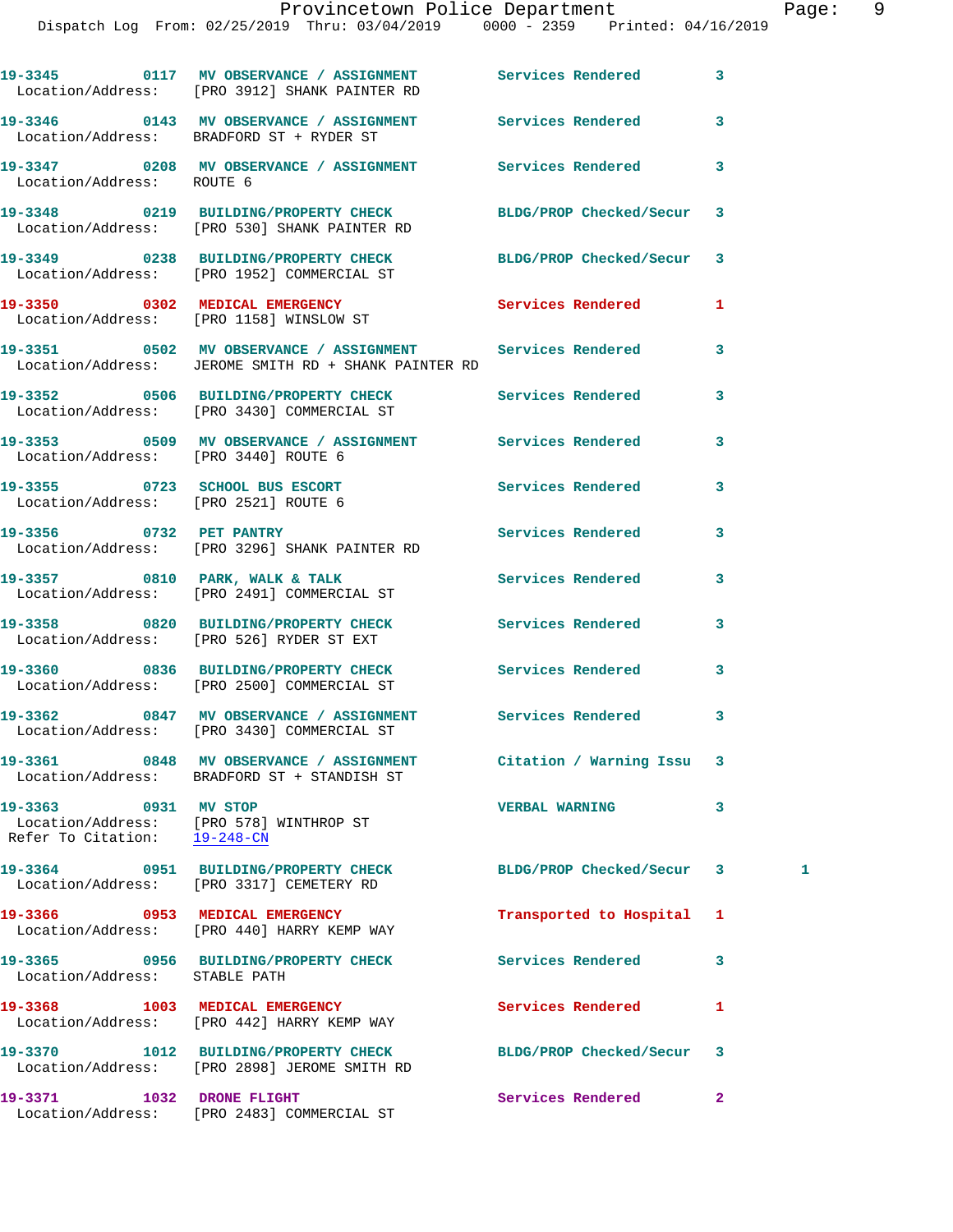|                                                              | Provincetown Police Department<br>Dispatch Log From: 02/25/2019 Thru: 03/04/2019 0000 - 2359 Printed: 04/16/2019 |                          |              |
|--------------------------------------------------------------|------------------------------------------------------------------------------------------------------------------|--------------------------|--------------|
|                                                              | 19-3372 1103 BUILDING/PROPERTY CHECK BLDG/PROP Checked/Secur 3<br>Location/Address: [PRO 2483] COMMERCIAL ST     |                          |              |
|                                                              | 19-3373 1139 MV OBSERVANCE / ASSIGNMENT Services Rendered<br>Location/Address: [PRO 2489] BRADFORD ST            |                          | 3            |
|                                                              | 19-3374 1204 HARASSMENT / THREATS<br>Location/Address: [PRO 1165] WINSTON AVE                                    | SPOKEN TO                | $\mathbf{2}$ |
| Location/Address: COMMERCIAL ST                              | 19-3376 1215 MEDICAL EMERGENCY                                                                                   | Transported to Hospital  | 1            |
|                                                              | 19-3375 1216 BUILDING/PROPERTY CHECK BLDG/PROP Checked/Secur<br>Location/Address: [PRO 519] RACE POINT RD        |                          | 3            |
| 19-3378 1254 ANIMAL CALL                                     | Location/Address: [PRO 3188] MEADOW RD                                                                           | Services Rendered        | $\mathbf{2}$ |
|                                                              | 19-3379 1342 FOLLOW UP<br>Location/Address: [PRO 2564] COMMERCIAL ST                                             | <b>Services Rendered</b> | $\mathbf{2}$ |
| 19-3380 1356 FOLLOW UP                                       | Location/Address: [PRO 539] SHANK PAINTER RD                                                                     | Services Rendered        | $\mathbf{2}$ |
| Location/Address: [PRO 3287] ROUTE 6                         | 19-3381 1405 BUILDING/PROPERTY CHECK                                                                             | BLDG/PROP Checked/Secur  | 3            |
|                                                              | 19-3383 1436 MEDICAL EMERGENCY<br>Location/Address: [PRO 395] COMMERCIAL ST                                      | Transported to Hospital  | 1            |
| 19-3384 1502 AT SCHOOL                                       | Location/Address: [PRO 569] WINSLOW ST                                                                           | Services Rendered        | 3            |
| 19-3387 1612 MEDICAL EMERGENCY<br>Location/Address: COURT ST |                                                                                                                  | Transported to Hospital  | 1            |
|                                                              | Location/Address: [PRO 542] SHANK PAINTER RD                                                                     | <b>Services Rendered</b> | 1            |
|                                                              | 19-3395 1636 LARCENY / FORGERY / FRAUD SPOKEN TO<br>Location/Address: [PRO 542] SHANK PAINTER RD                 |                          | 2            |
|                                                              | 19-3390 1645 BUILDING/PROPERTY CHECK<br>Location/Address: [PRO 2977] COMMERCIAL ST                               | Services Rendered        | 3            |
| 19-3391 1649 ASSAULT                                         | Location/Address: [PRO 3461] COMMERCIAL ST<br>Refer To Arrest: 19-18-AR                                          | Arrest(s) Made           | 1            |
|                                                              | 19-3392 1653 MEDICAL EMERGENCY<br>Location/Address: [PRO 3461] COMMERCIAL ST                                     | Transported to Hospital  | 1            |
|                                                              | 19-3393 1724 MEDICAL EMERGENCY<br>Location/Address: [PRO 1466] COMMERCIAL ST                                     | <b>PATIENT REFUSAL</b>   | 1            |
| 19-3394 1729 FOLLOW UP                                       | Location/Address: [PRO 542] SHANK PAINTER RD                                                                     | <b>SPOKEN TO</b>         | 2            |
|                                                              | 19-3396 1741 PARKING COMPLAINT<br>Location/Address: [PRO 2222] COMMERCIAL ST                                     | <b>Services Rendered</b> | 3            |
| 19-3397 1743 GENERAL INFO                                    | Location/Address: [PRO 542] SHANK PAINTER RD                                                                     | <b>SPOKEN TO</b>         | 3            |
|                                                              | 19-3398 1908 ALARM - GENERAL<br>Location/Address: [PRO 2558] BRADFORD ST                                         | False Alarm              | 1            |
|                                                              | 19-3400 2327 BUILDING/PROPERTY CHECK Services Rendered<br>Location/Address: [PRO 3259] MACMILLAN WHARF           |                          | 3            |
| 19-3401 2349 MV STOP                                         |                                                                                                                  | <b>VERBAL WARNING</b>    | 3.           |

Page:  $10$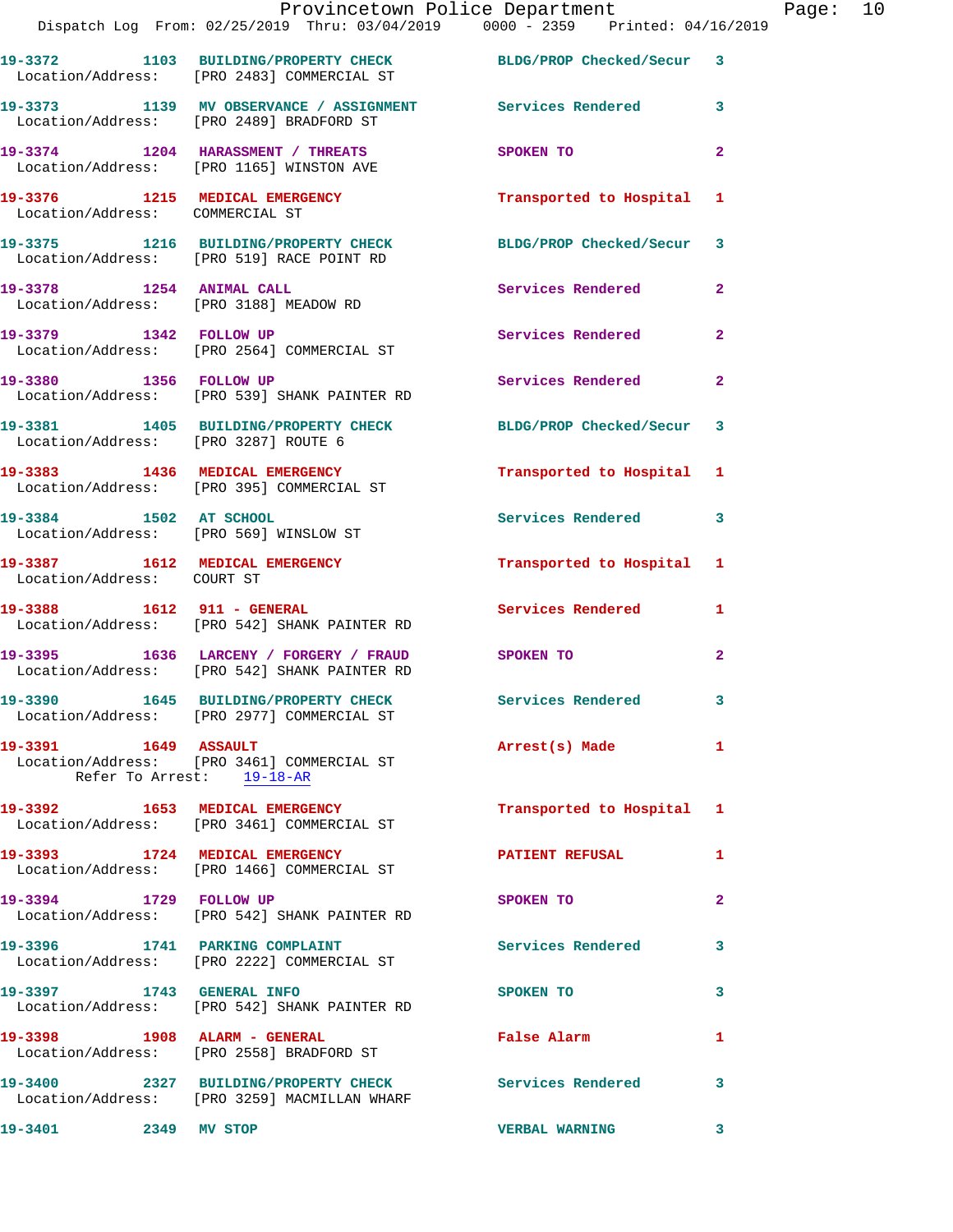|                                                                  | Provincetown Police Department<br>Dispatch Log From: 02/25/2019 Thru: 03/04/2019 0000 - 2359 Printed: 04/16/2019 |                          |                |
|------------------------------------------------------------------|------------------------------------------------------------------------------------------------------------------|--------------------------|----------------|
| Refer To Citation: $\frac{19-249-CN}{ }$                         | Location/Address: BRADFORD ST + RYDER ST                                                                         |                          |                |
| Location/Address: ROUTE 6                                        | 19-3402 2358 MV OBSERVANCE / ASSIGNMENT Services Rendered                                                        |                          | 3              |
| For Date: $03/02/2019$ - Saturday                                |                                                                                                                  |                          |                |
| Location/Address: [PRO 2521] ROUTE 6                             | 19-3403  0023 MV OBSERVANCE / ASSIGNMENT Services Rendered                                                       |                          | 3              |
|                                                                  | 19-3404 0037 MV OBSERVANCE / ASSIGNMENT Services Rendered<br>Location/Address: BRADFORD ST + RYDER ST            |                          | 3              |
|                                                                  | 19-3405 0127 BUILDING/PROPERTY CHECK<br>Location/Address: [PRO 2977] COMMERCIAL ST                               | <b>Services Rendered</b> | 3              |
|                                                                  | 19-3406 0127 BUILDING/PROPERTY CHECK<br>Location/Address: [PRO 2483] COMMERCIAL ST                               | <b>Services Rendered</b> | 3              |
|                                                                  | 19-3407 0129 BUILDING/PROPERTY CHECK Services Rendered<br>Location/Address: [PRO 106] COMMERCIAL ST              |                          | 3              |
|                                                                  | 19-3408 0134 BUILDING/PROPERTY CHECK<br>Location/Address: [PRO 440] HARRY KEMP WAY                               | BLDG/PROP Checked/Secur  | 3              |
|                                                                  | 19-3409 0135 BUILDING/PROPERTY CHECK Services Rendered<br>Location/Address: [PRO 526] RYDER ST EXT               |                          | 3              |
|                                                                  | 19-3410 0208 MV OBSERVANCE / ASSIGNMENT Services Rendered<br>Location/Address: [PRO 3440] ROUTE 6                |                          | 3              |
|                                                                  | 19-3411 6209 MV OBSERVANCE / ASSIGNMENT Services Rendered<br>Location/Address: [PRO 530] SHANK PAINTER RD        |                          | 3              |
|                                                                  | 19-3412 0252 BUILDING/PROPERTY CHECK<br>Location/Address: [PRO 516] RACE POINT RD                                | BLDG/PROP Checked/Secur  | 3              |
| 19-3413 0308 ROAD TREATMENT                                      | Location/Address: [PRO 542] SHANK PAINTER RD                                                                     | Referred to Other Agenc  | $\mathbf{2}$   |
|                                                                  | 19-3414 0431 MV OBSERVANCE / ASSIGNMENT<br>Location/Address: BRADFORD ST + HOWLAND ST                            | Services Rendered        | 3              |
| Location/Address: [PRO 3921] ROUTE 6                             | 19-3415 0444 BUILDING/PROPERTY CHECK                                                                             | Services Rendered        | 3              |
|                                                                  | 19-3416 		 0524 BUILDING/PROPERTY CHECK Services Rendered<br>Location/Address: [PRO 2898] JEROME SMITH RD        |                          | 3              |
|                                                                  | 19-3417 0601 BUILDING/PROPERTY CHECK Services Rendered<br>Location/Address: [PRO 2540] RACE POINT RD             |                          | 3              |
|                                                                  | 19-3418 0602 MV OBSERVANCE / ASSIGNMENT Services Rendered<br>Location/Address: [PRO 539] SHANK PAINTER RD        |                          | 3              |
|                                                                  | 19-3419 6607 MV OBSERVANCE / ASSIGNMENT Services Rendered<br>Location/Address: BRADFORD ST + SHANK PAINTER RD    |                          | 3              |
| 19-3420 0731 MV DISABLED<br>Location/Address: ROUTE 6            |                                                                                                                  | No Action Required       | $\mathbf{2}$   |
| 19-3421 0813 PARKING COMPLAINT<br>Location/Address: STANDISH AVE |                                                                                                                  | Citation / Warning Issu  | 3              |
| 19-3422 0847 ANIMAL CALL                                         | Location/Address: [PRO 3296] SHANK PAINTER RD                                                                    | Services Rendered        | $\overline{2}$ |
| 19-3423 0907 ANIMAL CALL                                         | Location/Address: [PRO 1109] SOMERSET RD                                                                         | Services Rendered        | $\mathbf{2}$   |

Page: 11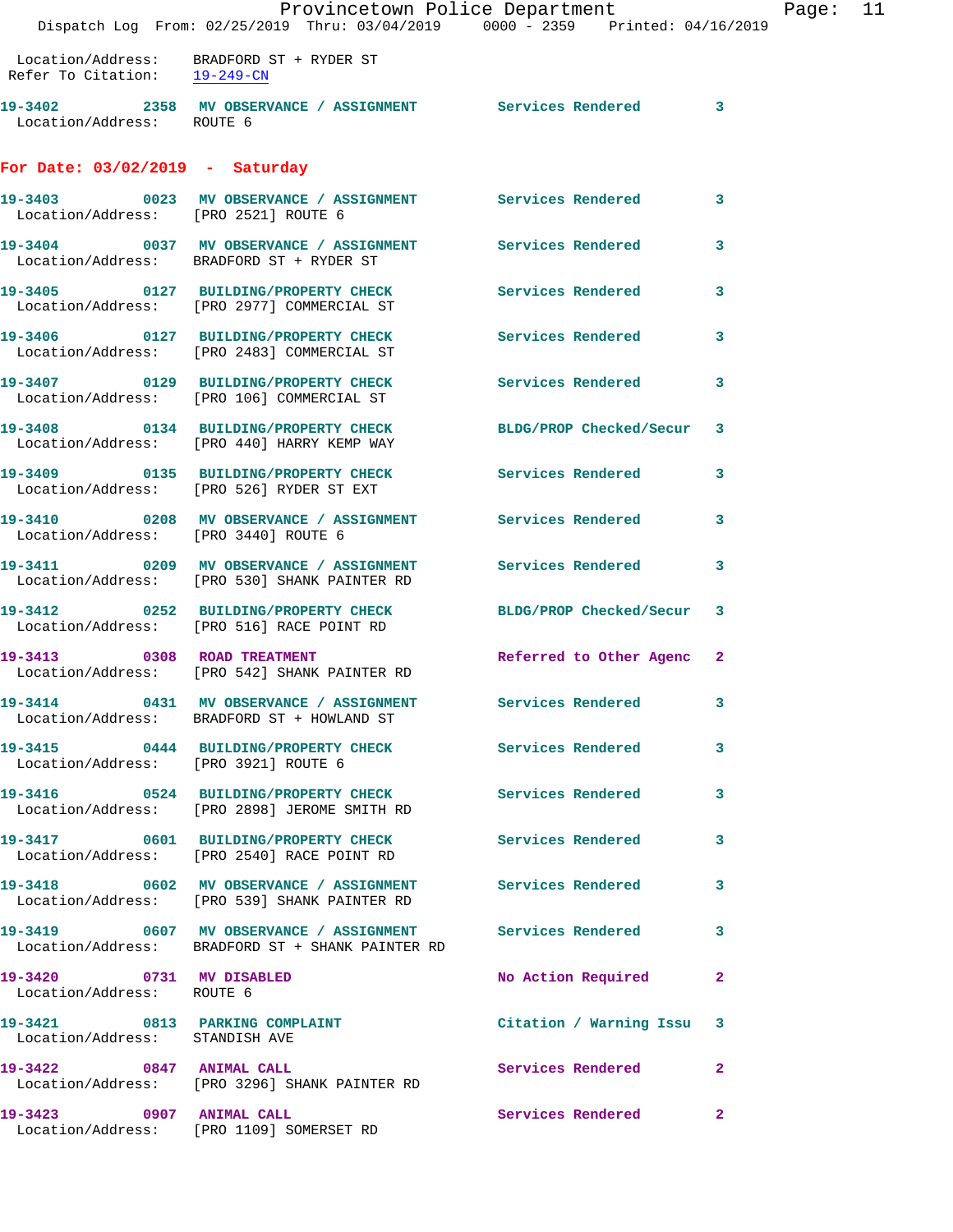|                                                       | 19-3424 0922 MEDICAL EMERGENCY <b>SERVICE AND ALL PATIENT REFUSAL</b><br>Location/Address: [PRO 1014] NELSON AVE |                          | 1              |   |
|-------------------------------------------------------|------------------------------------------------------------------------------------------------------------------|--------------------------|----------------|---|
| 19-3425 0938 MV DISABLED<br>Location/Address: ROUTE 6 |                                                                                                                  | Services Rendered        | $\overline{2}$ |   |
|                                                       | 19-3426 1050 GENERAL INFO<br>Location/Address: [PRO 440] HARRY KEMP WAY                                          | SPOKEN TO                | 3              |   |
|                                                       | 19-3427 1058 PARKING COMPLAINT<br>Location/Address: [PRO 26] BRADFORD ST                                         | Services Rendered        | 3              |   |
|                                                       | 19-3428 1155 PARK, WALK & TALK<br>Location/Address: [PRO 516] RACE POINT RD                                      | Services Rendered        | 3              |   |
|                                                       | 19-3429 1205 HARASSMENT / THREATS<br>Location/Address: [PRO 1186] COMMERCIAL ST                                  | SPOKEN TO                | $\mathbf{2}$   |   |
|                                                       | 19-3430 1240 LARCENY / FORGERY / FRAUD<br>Location/Address: [PRO 1231] COMMERCIAL ST                             | SPOKEN TO                | $\mathbf{2}$   | 1 |
| Location/Address: NELSON AVE                          | 19-3431 1407 MEDICAL EMERGENCY PATIENT REFUSAL                                                                   |                          | 1              |   |
|                                                       | 19-3432 1529 HAZARDS<br>Location/Address: [PRO 2068] NELSON AVE                                                  | Referred to Other Agenc  | $\mathbf{2}$   |   |
|                                                       | 19-3433 1539 PARK, WALK & TALK<br>Location/Address: [PRO 204] COMMERCIAL ST                                      | Services Rendered        | 3              |   |
|                                                       | 19-3434 1609 MV COMPLAINT<br>Location/Address: [PRO 2512] JEROME SMITH RD                                        | Services Rendered        | $\mathbf{2}$   |   |
|                                                       | 19-3435 1641 PARKING COMPLAINT<br>Location/Address: [PRO 1186] COMMERCIAL ST                                     | SPOKEN TO                | 3              |   |
| Location/Address: [PRO 3247] PEARL ST                 | 19-3436 1707 BUILDING/PROPERTY CHECK BLDG/PROP Checked/Secur                                                     |                          | 3              |   |
|                                                       | 19-3437 1716 MV OBSERVANCE / ASSIGNMENT Services Rendered<br>Location/Address: BRADFORD ST + RYDER ST            |                          | 3              |   |
|                                                       | 19-3438 1725 GENERAL INFO<br>Location/Address: [PRO 542] SHANK PAINTER RD                                        | Services Rendered        | 3              |   |
| 19-3439 1847 FOLLOW UP                                | Location/Address: [PRO 1231] COMMERCIAL ST                                                                       | Services Rendered        | 2              |   |
|                                                       | 19-3440 1918 BUILDING/PROPERTY CHECK<br>Location/Address: [PRO 182] COMMERCIAL ST                                | BLDG/PROP Checked/Secur  | 3              |   |
|                                                       | 19-3441 1939 MV OBSERVANCE / ASSIGNMENT Services Rendered<br>Location/Address: [PRO 3004] BRADFORD ST            |                          | 3              |   |
|                                                       | 19-3442 2005 BUILDING/PROPERTY CHECK<br>Location/Address: [PRO 519] RACE POINT RD                                | BLDG/PROP Checked/Secur  | 3              |   |
|                                                       | 19-3444 2138 MV OBSERVANCE / ASSIGNMENT Services Rendered<br>Location/Address: BRADFORD ST + HOWLAND ST          |                          | 3              |   |
|                                                       | 19-3445 2344 BUILDING/PROPERTY CHECK<br>Location/Address: [PRO 3430] COMMERCIAL ST                               | <b>Services Rendered</b> | 3              |   |
|                                                       | 19-3446 2356 MV OBSERVANCE / ASSIGNMENT Services Rendered<br>Location/Address: BRADFORD ST + JOHNSON ST          |                          | 3              |   |
|                                                       | 19-3447 2356 MV OBSERVANCE / ASSIGNMENT Services Rendered<br>Location/Address: SNAIL RD + COMMERCIAL ST          |                          | 3              |   |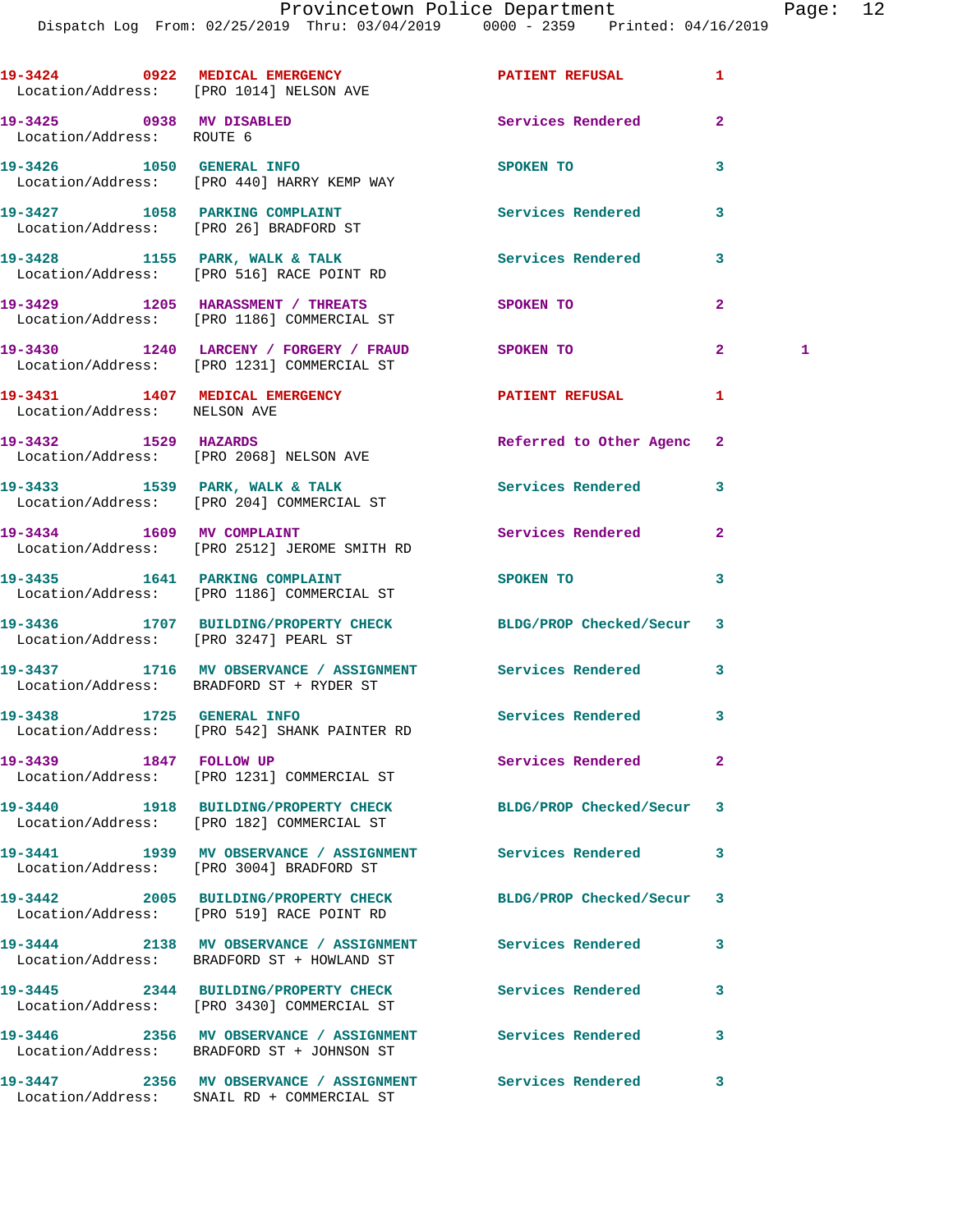|                                                                         | Provincetown Police Department The Rage: 13<br>Dispatch Log From: 02/25/2019 Thru: 03/04/2019 0000 - 2359 Printed: 04/16/2019 |                           |              |              |  |
|-------------------------------------------------------------------------|-------------------------------------------------------------------------------------------------------------------------------|---------------------------|--------------|--------------|--|
|                                                                         |                                                                                                                               |                           |              |              |  |
| For Date: 03/03/2019 - Sunday                                           |                                                                                                                               |                           |              |              |  |
|                                                                         | 19-3448 0002 MV OBSERVANCE / ASSIGNMENT Services Rendered 3<br>Location/Address: BRADFORD ST + RYDER ST                       |                           |              |              |  |
| Location/Address: ROUTE 6                                               | 19-3449 0110 MV OBSERVANCE / ASSIGNMENT Services Rendered 3                                                                   |                           |              |              |  |
|                                                                         | 19-3450 0110 BUILDING/PROPERTY CHECK BLDG/PROP Checked/Secur 3<br>Location/Address: [PRO 530] SHANK PAINTER RD                |                           |              |              |  |
|                                                                         | 19-3452 0115 MV OBSERVANCE / ASSIGNMENT Services Rendered 3<br>Location/Address: BRADFORD ST + RYDER ST                       |                           |              |              |  |
|                                                                         | 19-3451 0116 MV OBSERVANCE / ASSIGNMENT Services Rendered 3<br>Location/Address: SHANK PAINTER RD + CAPTAIN BERTIES WAY       |                           |              |              |  |
|                                                                         | 19-3453   0142   MEDICAL EMERGENCY   Transported to Hospital 1   Location/Address: [PRO 3222] ALDEN ST                        |                           |              |              |  |
|                                                                         | 19-3454 0151 PARK, WALK & TALK SPOKEN TO<br>Location/Address: [PRO 539] SHANK PAINTER RD                                      |                           | $\mathbf{3}$ |              |  |
|                                                                         | 19-3456 0159 BUILDING/PROPERTY CHECK Services Rendered 3<br>Location/Address: [PRO 94] BRADFORD ST                            |                           |              |              |  |
|                                                                         | 19-3455 0201 BUILDING/PROPERTY CHECK BLDG/PROP Checked/Secur 3<br>Location/Address: [PRO 1778] SHANK PAINTER RD               |                           |              |              |  |
|                                                                         | 19-3457 0203 BUILDING/PROPERTY CHECK BLDG/PROP Checked/Secur 3<br>Location/Address: [PRO 545] SHANK PAINTER RD                |                           |              |              |  |
| Refer To Arrest: 19-19-AR                                               | 19-3459 0215 MEDICAL EMERGENCY Arrest(s) Made 1<br>Location/Address: [PRO 361] COMMERCIAL ST                                  |                           |              |              |  |
| Refer To Arrest: 19-19-AR                                               | 19-3461 0330 FOLLOW UP<br>Location/Address: [PRO 361] COMMERCIAL ST                                                           | Services Rendered 2       |              |              |  |
|                                                                         | 19-3462 0523 BUILDING/PROPERTY CHECK Services Rendered 3<br>Location/Address: [PRO 3259] MACMILLAN WHARF                      |                           |              |              |  |
| 19-3463 0752 ANIMAL CALL                                                | Location/Address: [PRO 3430] COMMERCIAL ST                                                                                    | Services Rendered         | $\mathbf{2}$ |              |  |
| Location/Address: CARVER CT                                             | 19-3464 0812 MEDICAL EMERGENCY                                                                                                | Transported to Hospital 1 |              |              |  |
| 19-3465 0816 MEDICAL EMERGENCY<br>Location/Address: [PRO 3222] ALDEN ST |                                                                                                                               | Transported to Hospital 1 |              |              |  |
|                                                                         | 19-3468 1006 BUILDING/PROPERTY CHECK<br>Location/Address: [PRO 2977] COMMERCIAL ST                                            | No Action Required 3      |              |              |  |
| Location/Address: ROUTE 6                                               | 19-3469 1018 MV OBSERVANCE / ASSIGNMENT Services Rendered 3                                                                   |                           |              |              |  |
|                                                                         | 19-3470 1020 PARK, WALK & TALK Services Rendered<br>Location/Address: [PRO 175] COMMERCIAL ST                                 |                           | 3            |              |  |
|                                                                         | 19-3471 1308 COMPLAINT - GENERAL Services Rendered 3<br>Location/Address: [PRO 542] SHANK PAINTER RD                          |                           |              | 1            |  |
|                                                                         | 19-3472 1348 MV OBSERVANCE / ASSIGNMENT Services Rendered<br>Location/Address: [PRO 1520] BRADFORD ST                         |                           | $\mathbf{3}$ |              |  |
|                                                                         | 19-3474 1452 COMPLAINT - GENERAL Services Rendered 3<br>Location/Address: [PRO 3247] PEARL ST                                 |                           |              | $\mathbf{2}$ |  |
|                                                                         | 19-3479 1836 BUILDING/PROPERTY CHECK BLDG/PROP Checked/Secur 3                                                                |                           |              |              |  |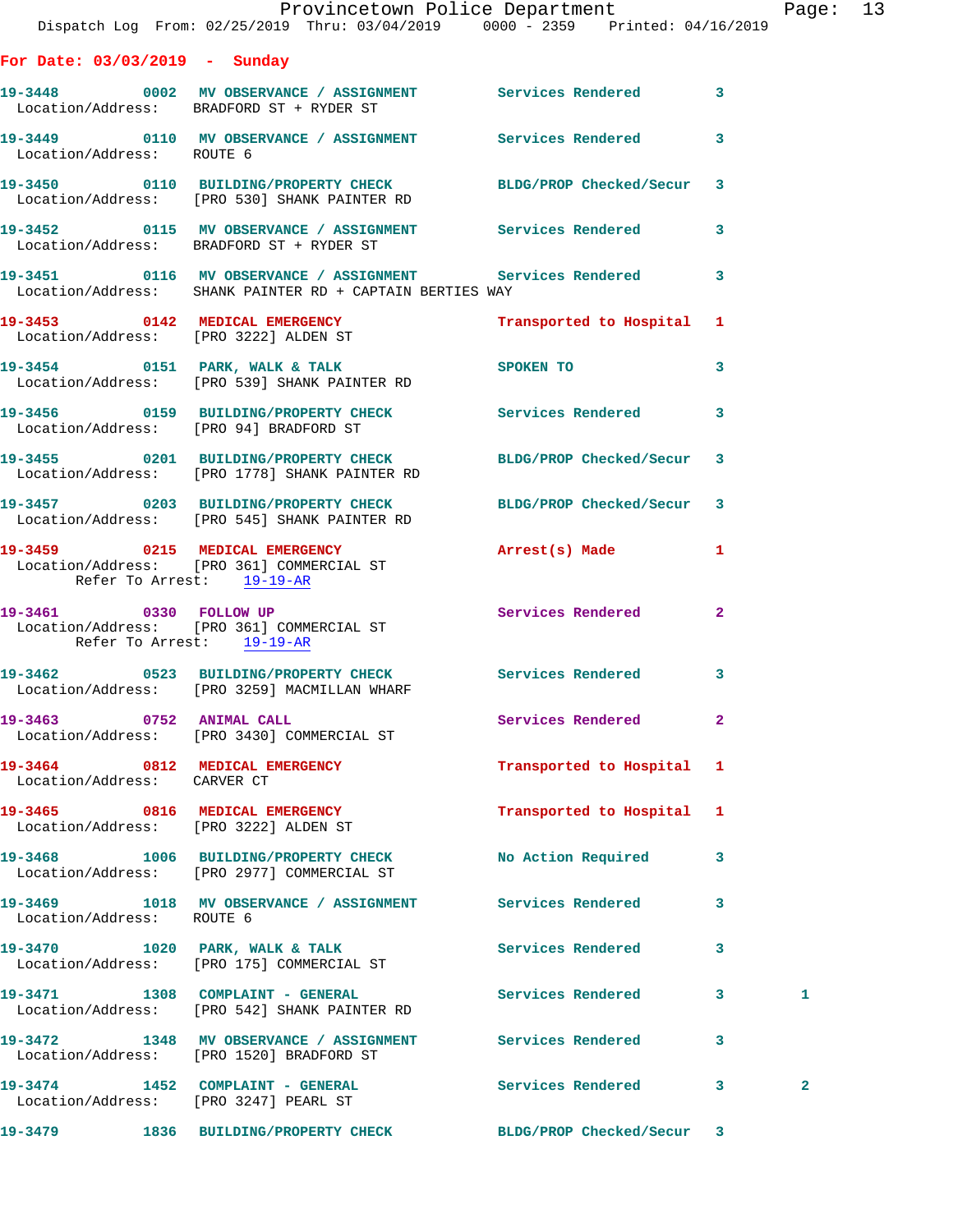|                                                      | Provincetown Police Department Page: 14<br>Dispatch Log From: 02/25/2019 Thru: 03/04/2019 0000 - 2359 Printed: 04/16/2019 |                        |                |  |
|------------------------------------------------------|---------------------------------------------------------------------------------------------------------------------------|------------------------|----------------|--|
|                                                      | Location/Address: [PRO 539] SHANK PAINTER RD                                                                              |                        |                |  |
|                                                      | 19-3483 2300 MEDICAL EMERGENCY ST Services Rendered 1 Location/Address: [PRO 1288] BRADFORD ST                            |                        |                |  |
|                                                      | 19-3484 2317 ANIMAL CALL 2008 Services Rendered 3<br>Location/Address: [PRO 221] COMMERCIAL ST                            |                        |                |  |
| For Date: $03/04/2019$ - Monday                      |                                                                                                                           |                        |                |  |
|                                                      | 19-3485 0001 PARK, WALK & TALK 3 Services Rendered 3<br>Location/Address: [PRO 539] SHANK PAINTER RD                      |                        |                |  |
| Location/Address: RYDER ST                           | 19-3486 0030 PARKING COMPLAINT Services Rendered 3                                                                        |                        |                |  |
|                                                      | 19-3487 0046 HAZARDS<br>Location/Address: [PRO 3870] COMMERCIAL ST                                                        | Services Rendered 2    |                |  |
|                                                      | 19-3488 0314 BUILDING/PROPERTY CHECK Services Rendered 3<br>Location/Address: [PRO 3259] MACMILLAN WHARF                  |                        |                |  |
|                                                      | 19-3489 0430 BUILDING/PROPERTY CHECK BLDG/PROP Checked/Secur 3<br>Location/Address: [PRO 1952] COMMERCIAL ST              |                        |                |  |
|                                                      | 19-3490 0517 BUILDING/PROPERTY CHECK BLDG/PROP Checked/Secur 3<br>Location/Address: [PRO 3430] COMMERCIAL ST              |                        |                |  |
| Refer To Accident: 19-12-AC                          | 19-3491 0737 MV COLLISION<br>Location/Address: ROUTE 6 + SNAIL RD                                                         | Vehicle Towed <b>1</b> |                |  |
|                                                      | 19-3492 0739 COMPLAINT - GENERAL GONE ON ARRIVAL<br>Location/Address: [PRO 2277] BRADFORD ST                              |                        | $\mathbf{3}$   |  |
|                                                      | 19-3493 0815 PARK, WALK & TALK 6 Services Rendered 3<br>Location/Address: [PRO 569] WINSLOW ST                            |                        |                |  |
|                                                      | 19-3494 1041 PARK, WALK & TALK Services Rendered 3<br>Location/Address: [PRO 488] MAYFLOWER ST                            |                        |                |  |
|                                                      | 19-3495 1054 ASSIST CITIZEN<br>Location/Address: [PRO 1158] WINSLOW ST                                                    | Services Rendered      | 3              |  |
|                                                      | 19-3496 1100 MV OBSERVANCE / ASSIGNMENT Services Rendered 3<br>Location/Address: SHANK PAINTER RD + JEROME SMITH RD       |                        |                |  |
| 19-3497 1113 MV STOP                                 | Location/Address: [PRO 530] SHANK PAINTER RD<br>Refer To Citation: 19-250-CN                                              | <b>VERBAL WARNING</b>  | 3              |  |
|                                                      | 19-3499 1253 BUILDING/PROPERTY CHECK BLDG/PROP Checked/Secur 3<br>Location/Address: [PRO 3430] COMMERCIAL ST              |                        |                |  |
| 19-3500 1257 MV STOP<br>Refer To Citation: 19-251-CN | Location/Address: [PRO 356] COMMERCIAL ST                                                                                 | <b>VERBAL WARNING</b>  | 3              |  |
|                                                      | 19-3501 1322 911 - GENERAL<br>Location/Address: [PRO 542] SHANK PAINTER RD                                                | Services Rendered      | 1              |  |
| Location/Address: [PRO 1171] YOUNGS CT               | 19-3502 1420 LARCENY / FORGERY / FRAUD Services Rendered                                                                  |                        | $\overline{2}$ |  |
| 19-3503 1453 HAZARDS<br>Refer To Arrest: 19-19-AR    | Location/Address: [PRO 542] SHANK PAINTER RD                                                                              | Services Rendered      | $\mathbf{2}$   |  |
| 19-3504 1456 AT SCHOOL                               | Location/Address: [PRO 569] WINSLOW ST                                                                                    | Services Rendered 3    |                |  |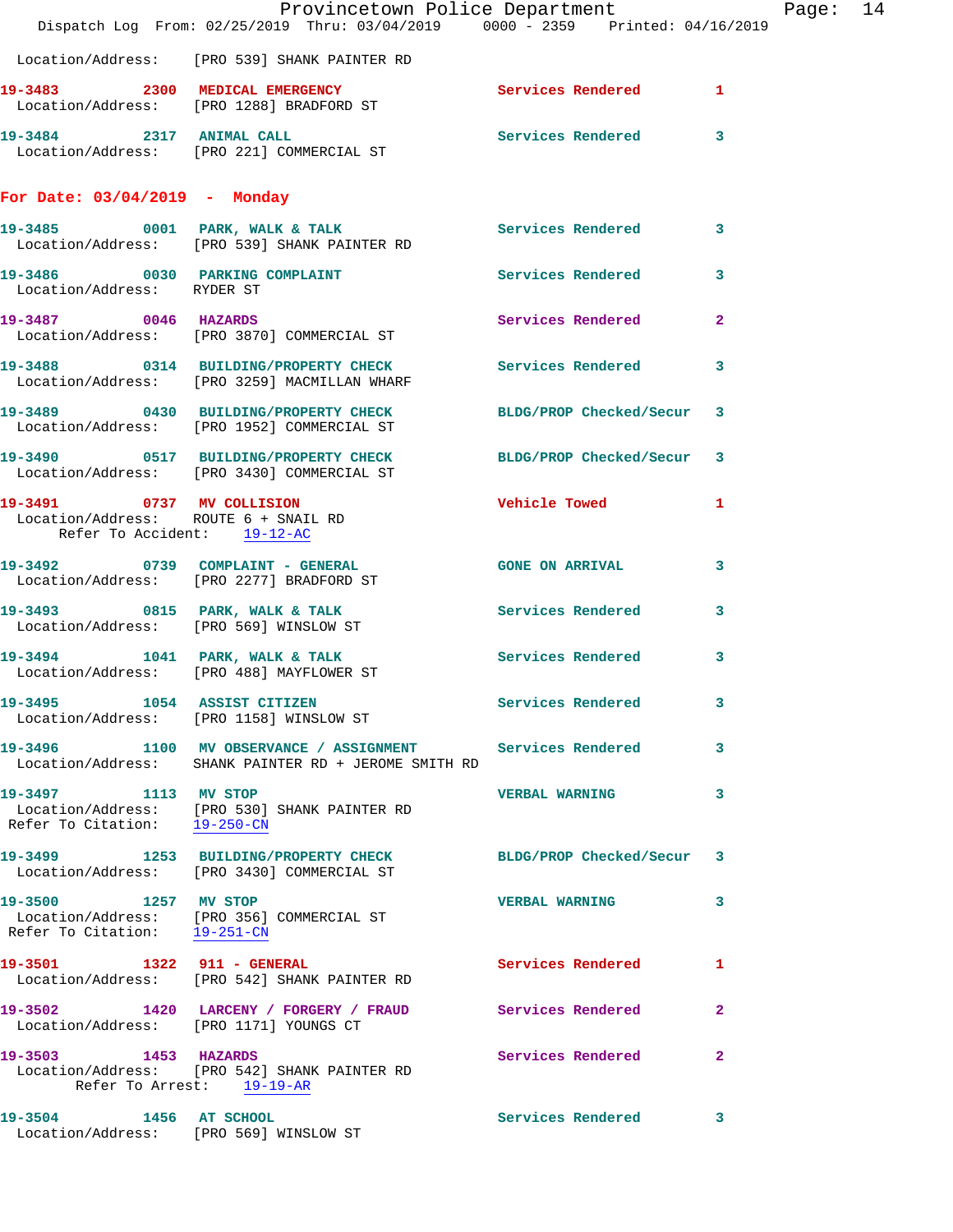|                                                                                                | 19-3505 1459 STOLEN MV QUERY<br>Location/Address: [PRO 542] SHANK PAINTER RD                               | <b>Services Rendered</b>  | 3                       |
|------------------------------------------------------------------------------------------------|------------------------------------------------------------------------------------------------------------|---------------------------|-------------------------|
| Location/Address: [PRO 3247] PEARL ST                                                          | 19-3506 1532 BUILDING/PROPERTY CHECK BLDG/PROP Checked/Secur 3                                             |                           |                         |
|                                                                                                | 19-3507 1538 PARK, WALK & TALK<br>Location/Address: [PRO 105] COMMERCIAL ST                                | Services Rendered         | 3                       |
| Location/Address: [PRO 3440] ROUTE 6                                                           | 19-3508 1541 MV OBSERVANCE / ASSIGNMENT Services Rendered                                                  |                           | $\mathbf{3}$            |
| 19-3509 1600 ALARM - GENERAL<br>Location/Address: TREMONT ST                                   |                                                                                                            | Services Rendered         | 1                       |
|                                                                                                | 19-3510 1629 BUILDING/PROPERTY CHECK<br>Location/Address: [PRO 526] RYDER ST EXT                           | Services Rendered         | 3                       |
|                                                                                                | 19-3511 1644 BUILDING/PROPERTY CHECK<br>Location/Address: [PRO 3430] COMMERCIAL ST                         | Services Rendered         | 3                       |
| 19-3512 1650 FOLLOW UP                                                                         | Location/Address: [PRO 542] SHANK PAINTER RD                                                               | SPOKEN TO                 | $\mathbf{2}$            |
|                                                                                                | 19-3513 1713 BUILDING/PROPERTY CHECK<br>Location/Address: [PRO 2977] COMMERCIAL ST                         | <b>Services Rendered</b>  | $\mathbf{3}$            |
|                                                                                                | 19-3514 1728 MV OBSERVANCE / ASSIGNMENT Services Rendered<br>Location/Address: [PRO 537] SHANK PAINTER RD  |                           | 3                       |
| 19-3515 1741 MV STOP                                                                           | Location/Address: PEARL ST + BRADFORD ST<br>Refer To Citation: 19-252-CN                                   | <b>VERBAL WARNING</b>     | 3                       |
|                                                                                                | 19-3516 1821 BUILDING/PROPERTY CHECK Services Rendered<br>Location/Address: WAREHAM ST                     |                           | 3                       |
| 19-3517 1909 ALARM - FIRE                                                                      | Location/Address: [PRO 1124] THISTLEMORE RD                                                                | Services Rendered         | 1                       |
|                                                                                                | 19-3518 1952 BUILDING/PROPERTY CHECK<br>Location/Address: [PRO 519] RACE POINT RD                          | BLDG/PROP Checked/Secur 3 |                         |
|                                                                                                | 19-3519 2026 BUILDING/PROPERTY CHECK<br>Location/Address: [PRO 1778] SHANK PAINTER RD                      | BLDG/PROP Checked/Secur 3 |                         |
|                                                                                                | 19-3520 2026 BUILDING/PROPERTY CHECK<br>Location/Address: [PRO 447] JEROME SMITH RD                        | BLDG/PROP Checked/Secur 3 |                         |
| Location/Address: [PRO 3440] ROUTE 6                                                           | 19-3521 2101 MV OBSERVANCE / ASSIGNMENT Services Rendered                                                  |                           | 3                       |
|                                                                                                | 19-3522 2107 MV OBSERVANCE / ASSIGNMENT Services Rendered<br>Location/Address: [PRO 4136] BRADFORD ST      |                           | 3                       |
| 19-3523                                                                                        | 2148 BUILDING/PROPERTY CHECK<br>Location/Address: [PRO 2483] COMMERCIAL ST                                 | Services Rendered         | $\overline{\mathbf{3}}$ |
| 19-3524 2152 MV STOP<br>Location/Address: [PRO 37] BRADFORD ST<br>Refer To Citation: 19-253-CN |                                                                                                            | <b>VERBAL WARNING</b>     | 3                       |
|                                                                                                | 19-3525 2205 MV OBSERVANCE / ASSIGNMENT Services Rendered<br>Location/Address: [PRO 1892] SHANK PAINTER RD |                           | 3                       |
|                                                                                                | Location/Address: [PRO 2500] COMMERCIAL ST                                                                 | Services Rendered         | 3                       |
| 19-3527 2213 MV STOP                                                                           |                                                                                                            | <b>VERBAL WARNING</b>     | 3                       |

Location/Address: [PRO 80] CARVER ST